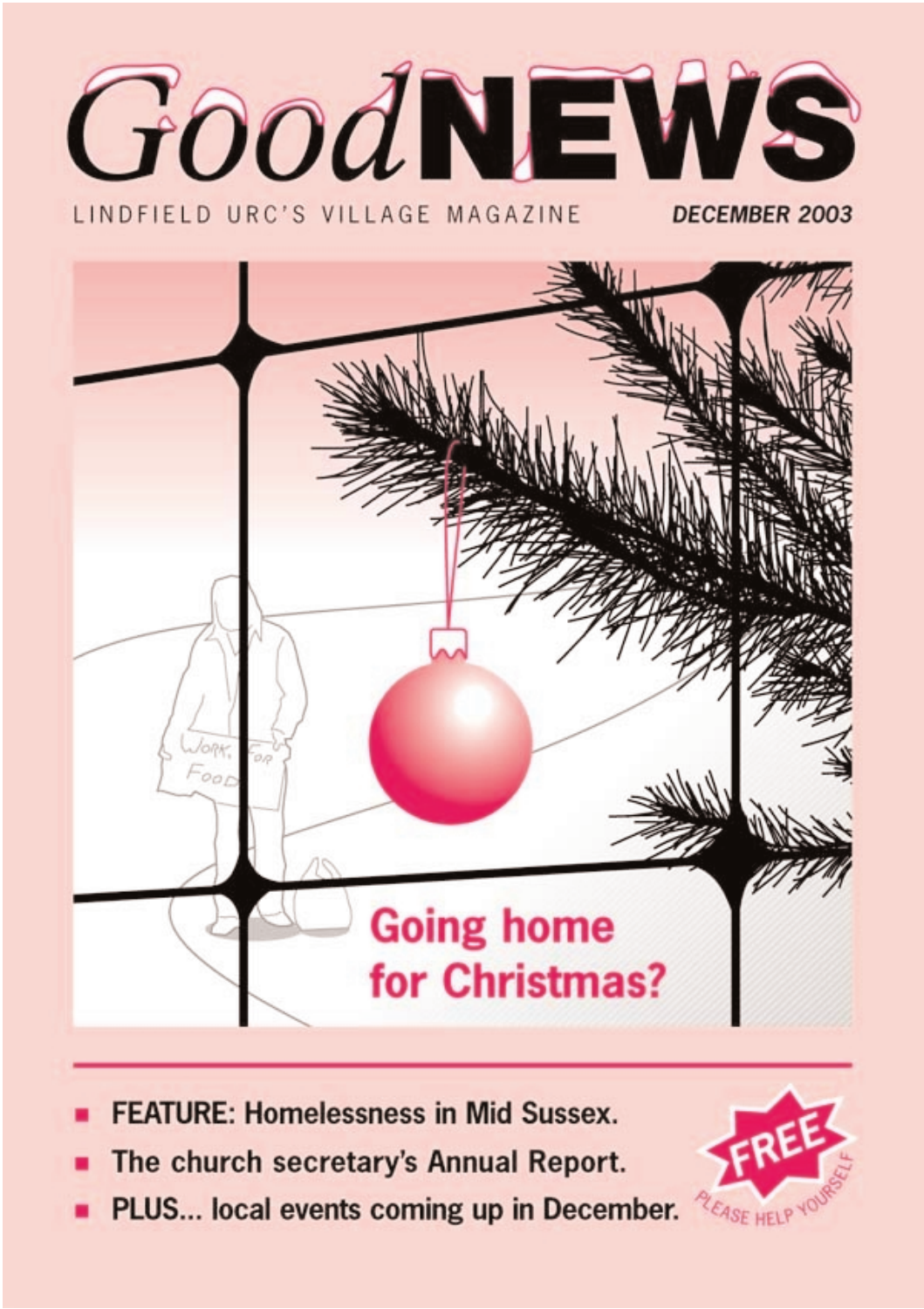# Advent, it's good to pause...

**We know that Christmas is about Jesus. But it's good to pause for a moment and remember who Jesus was – and is. The season of Advent provides us with the time to do just this. It's so easy at Christmas for everything to push Jesus out.** 

There is so much more to Jesus Christ than the manger and the shepherds. He has had more impact on world history than any other man. And yet he is much more than just someone in history. Jesus Christ is alive now.

Jesus is not only for special times of the year like Christmas and Easter; nor just for times of desperation when we have tried everything else. Jesus can meet us in our everyday lives, in the ordinary things we do. Millions of people throughout the world have discovered the reality of the Lord Jesus Christ.

One of the most beautiful truths in the Bible is that God loves us. It was because of God's love that Jesus was born. It's an amazing mystery: God joined us in the human race as a man.

But this leads us to another plainly presented Bible truth. God joined us as man to rescue us. We don't really like to accept the fact, but we don't match up to

God's standards––and in our own strength never can. We don't only need forgiveness for failing but also the power to do better.

Following Jesus is more than just "being religious" and going to church. Jesus wants to make us new people – and he can give us the power to do just that.

Why not  $-$  as the title of this article suggests – take time to pause, take a break from all the Christmas hustle and bustle and reach out to God. The words of this prayer may help you :–

#### **Loving Father God,**

**I know that Christmas is about Jesus, but so often He gets pushed out and forgotten. Help me this Christmas to give Jesus his rightful place. I ask, Lord Jesus, that you will be real to me. That you will lead me into that new life only you can give. Please make this Christmas a special time.** 

**Amen.**

You may like to read the account of the first Christmas for yourself in the Bible. I suggest that you use a modern version such as the Good News Bible or New International Version. See Matthew 1: 18 – 2: 23 and Luke 1: 5 – 2: 40.

*Colin Bones, minister*

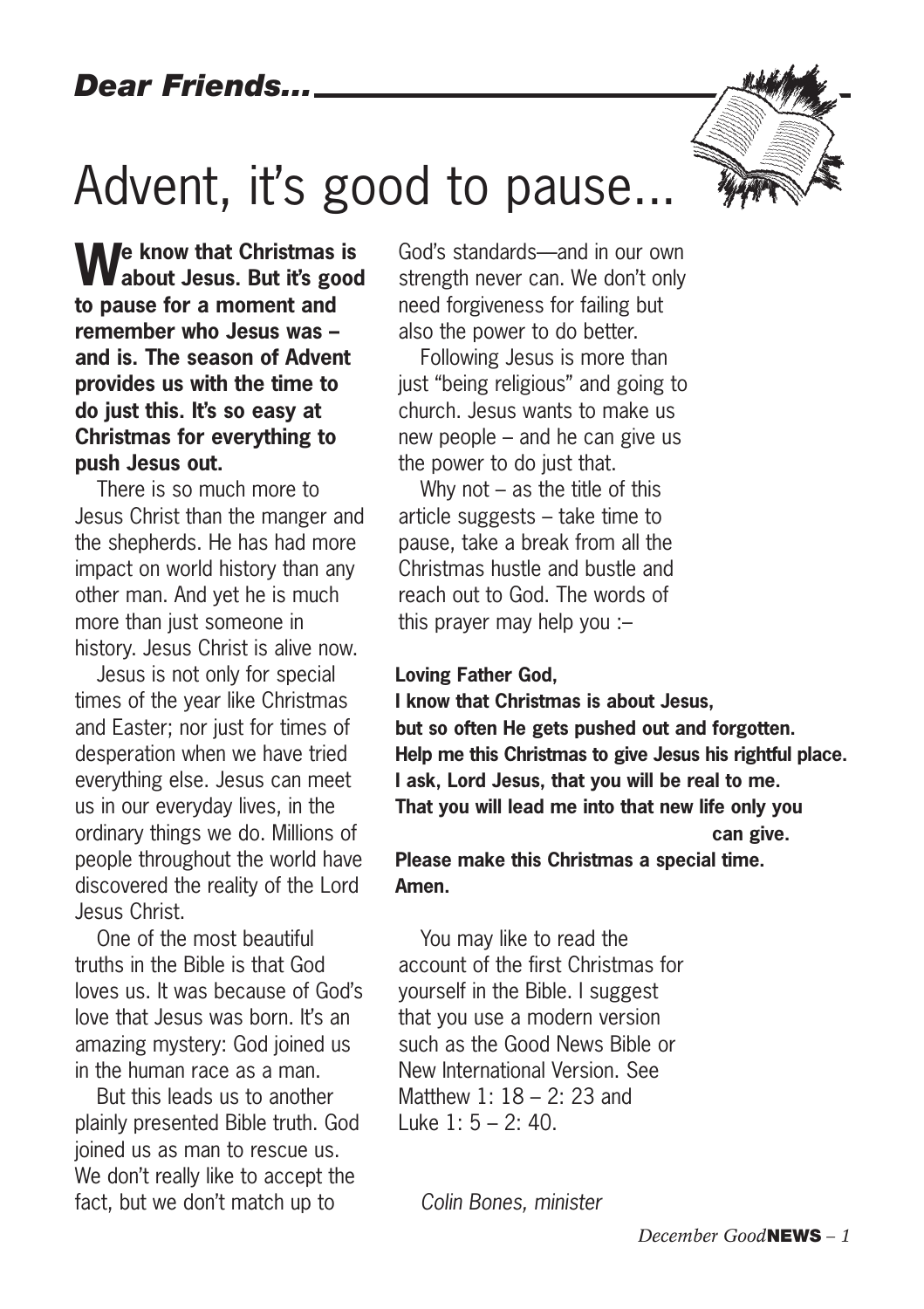# *Good***NEWS**

*This magazine is produced by: Lindfield United Reformed Church, 50 High Street, Lindfield, West Sussex RH16 2HL. © Lindfield URC 2003*

**Editor:** David Tingley <david@visualeclipse.co.uk> Tel: 01444 451024 **Editorial Oversight:** Hilary Shepherd **Additional Photography:** Chris & Nicola Saunders and John Barling

**Green Jelly**: Jackie Griffiths & Clare Nibloe

**Copydate** for the January edition is noon, Sunday 7th December 2003. All contributions should be given to the editor by this time via email, or paper copy can be placed in the "GoodNEWS" pigeon hole at the rear of the church. Please ensure that you include contact details in case of query.

# **Directory**



**Minister:** Rev Colin Bones 50 High Street, Lindfield RH16 2HL Office: 01444 487607 Home: 01444 483803 Email: colin@lindfieldurc.org.uk

**Secretary:** Mr Ron Goodenough "Downside" Stone Quarry Road, Chelwood Gate RH17 7LS Tel: 01825 740351; Fax: 01825 740157 Email: ron@rgoodenough.freeserve.co.uk

**Assistant Secretary:** Mrs Sue Waller Tel: 01444 455047 Email: susanwaller@lineone.net

**Treasurer:** Mr Barry Piper Tel: 01444 456823 Email: barrypiper@aol.com

*A list of serving Elders can be found in Who's Who?*





**Christmas comes but once a year, and it is the Church's 'busy season' with more to do than ever!** 

But it should be a great opportunity for Christians to share about Jesus, at just about the only time of year when 'Society' doesn't mind us speaking of Him – and, sadly, even that seems to be in debate in some quarters (see p 10)!

Aside from the familiar story of Jesus' birth at Christmas, this month we take a look into what is, perhaps, a bit more unfamiliar – the real issue of homelessness in our community. John Barling and Mark Dew have put together our feature articles, starting at page 4.

From page 29 you will see what's going on in our wider Church community – with a report on a recent URC District Council Meeting and a Christmas letter from moderator of the Southern Province Synod.

Ron Goodenough, as our church secretary, presents his Annual Report for the year (p 22) which makes for interesting and, at times, amusing reading.

Finally, should you be in need of prayer, 'who you gonna call'? Your answer should be: our church prayer chain (p 27). A rapid response is promised – to be prayed for, presumably – as opposed to the answer! Although with God everything is possible.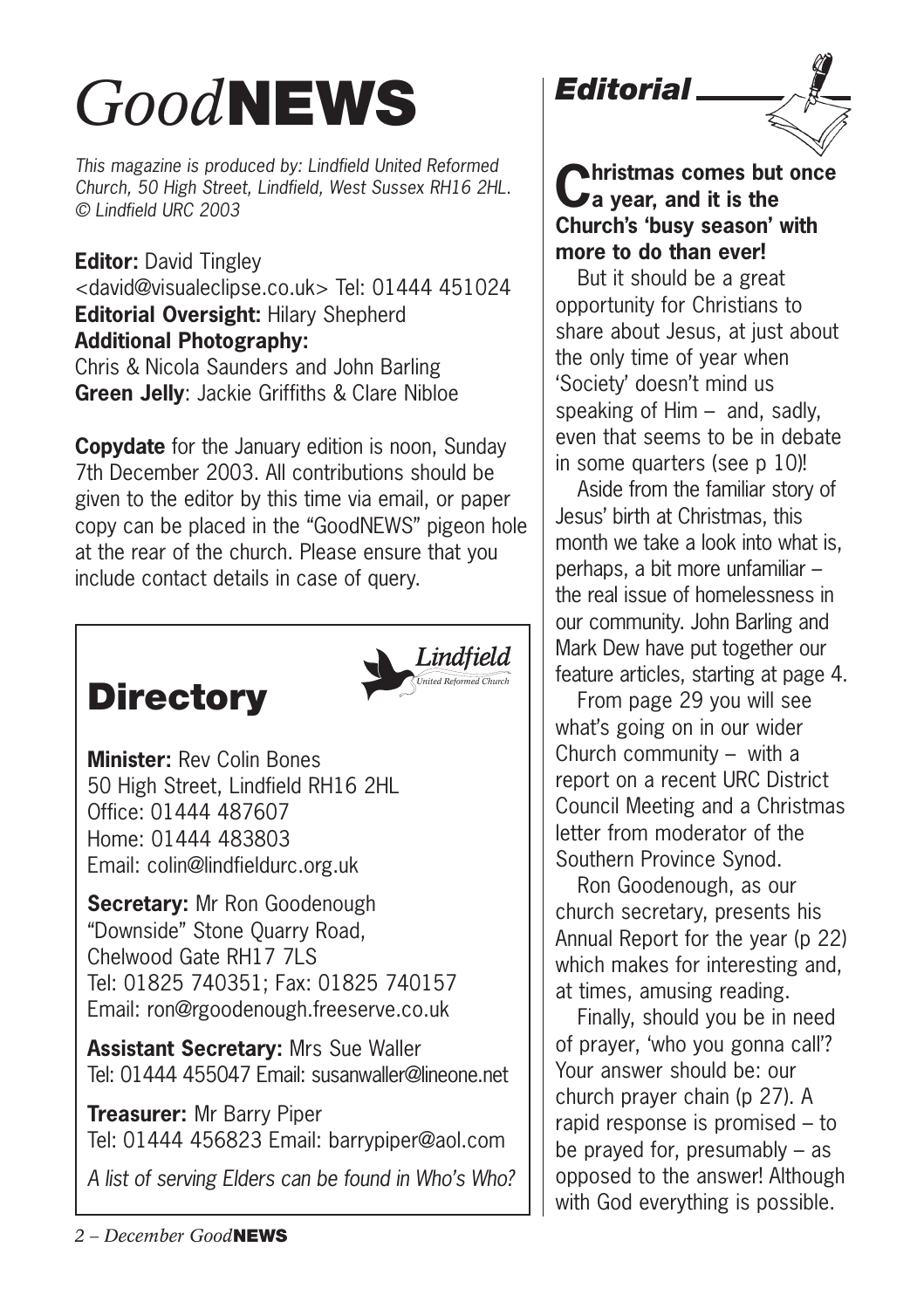## *Prayer Diary*

| <b>NUS</b>  | Pray that we will be open to the work of the Holy Spirit<br>in the life of our church, corporately and personally.<br>Uphold Colin, not just for his work on Sundays, but in his total ministry<br>and preparations throughout the week.  |
|-------------|-------------------------------------------------------------------------------------------------------------------------------------------------------------------------------------------------------------------------------------------|
| NON         | Remember the Concourse ministry, open throughout the week.<br>Pray for the outside organisations that use our premises.<br>Uphold our Boys' Brigade, its officers and staff.                                                              |
| Ë           | In Touch – pray that we may use this women's meeting to introduce<br>others to the church and to faith in God.<br>The work of the Girls' Brigade, its officers and staff.                                                                 |
| WED         | The Wednesday Lunch Fellowship - Iris Green and her team.<br>Uphold the Fellowship which meets monthly.<br>Pray for the elders, in particular those recently elected.<br>Pray for Lindfield Festival Night on 3rd December.               |
| <b>THUR</b> | 'Pop-in', that it may continue to be a valuable resource to church folk and<br>others alike.<br>Our December mission focus - the Worthing Churches Homeless project.<br>Pray for all homeless and disadvantaged people at Christmas time. |
| FR          | The Friday Lunch Fellowship - Derrick & Gwen Hillman and their team.<br>Meeting of URC District Council on the 5th December.<br>The Sunday Morning Singers with many concerts/services in December.                                       |
|             | • All children, young people, Junior Church and youth leaders.<br>• United Reformed churches in Eastbourne, Willingdon and Bexhill.<br>Thank God for (and pray for) our postal workers at this busy time<br>of the year.                  |

 $\overline{\mathbf{r}}$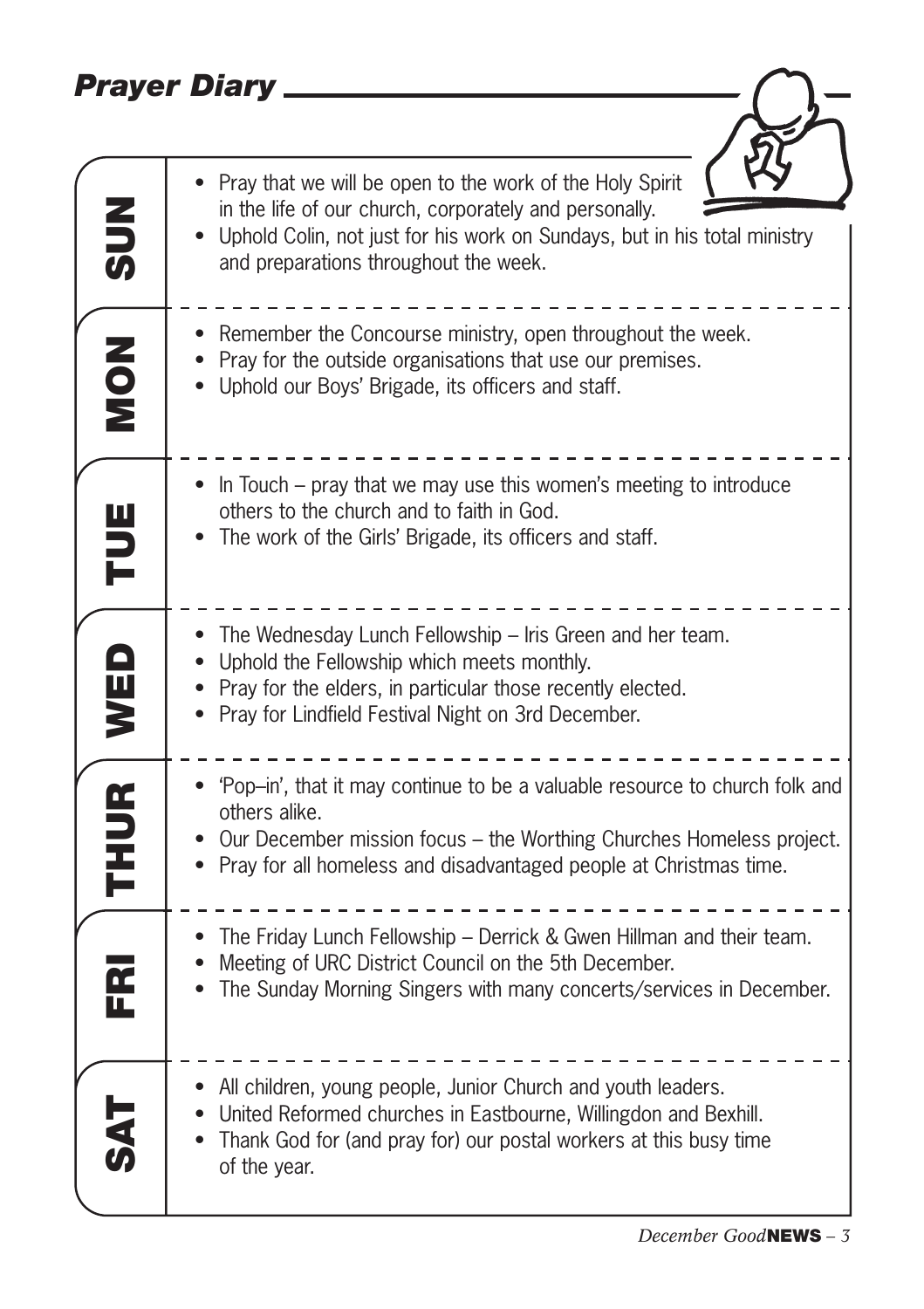## *Feature – Going home for Christmas*

**Christmas is often a time for many to consider the needs of those around us who sleep on the streets of our towns and cities. For instance, as a church we have traditionally supported Worthing Churches Homeless Project (WCHP) in December. Not surprising, when we remember that Jesus' family were relative refugees without a home, in the run up to his birth 2000 years ago. Christians should always have a heart of compassion for those struggling in life, but is there a homeless problem in leafy Lindfield?**

**In our feature this month, John Barling investigates what the scale of the homelessness problem is in our locality and updates us on WCHP's work further afield in Sussex. Mark Dew writes about his work with YMCA, based in Burgess Hill, and what they are seeking to achieve in the area.** 

# Homelessness in Sussex?

**Surely not?... but according to statistics published by Mid Sussex District Council in September this year there were 396 'Homeless Applications' during the period April 2002 to March 2003 and 702 enquiries for housing advice from both single people and families.**

Under the provisions of the Homelessness Act 2002, duties were placed on local authorities to carry out a review of homelessness in their areas and to produce a 5 year homelessness strategy by July 2003. Our local authority duly complied and published "A Review of Homelessness in Mid Sussex 2003" and "A Homelessness Strategy for Mid

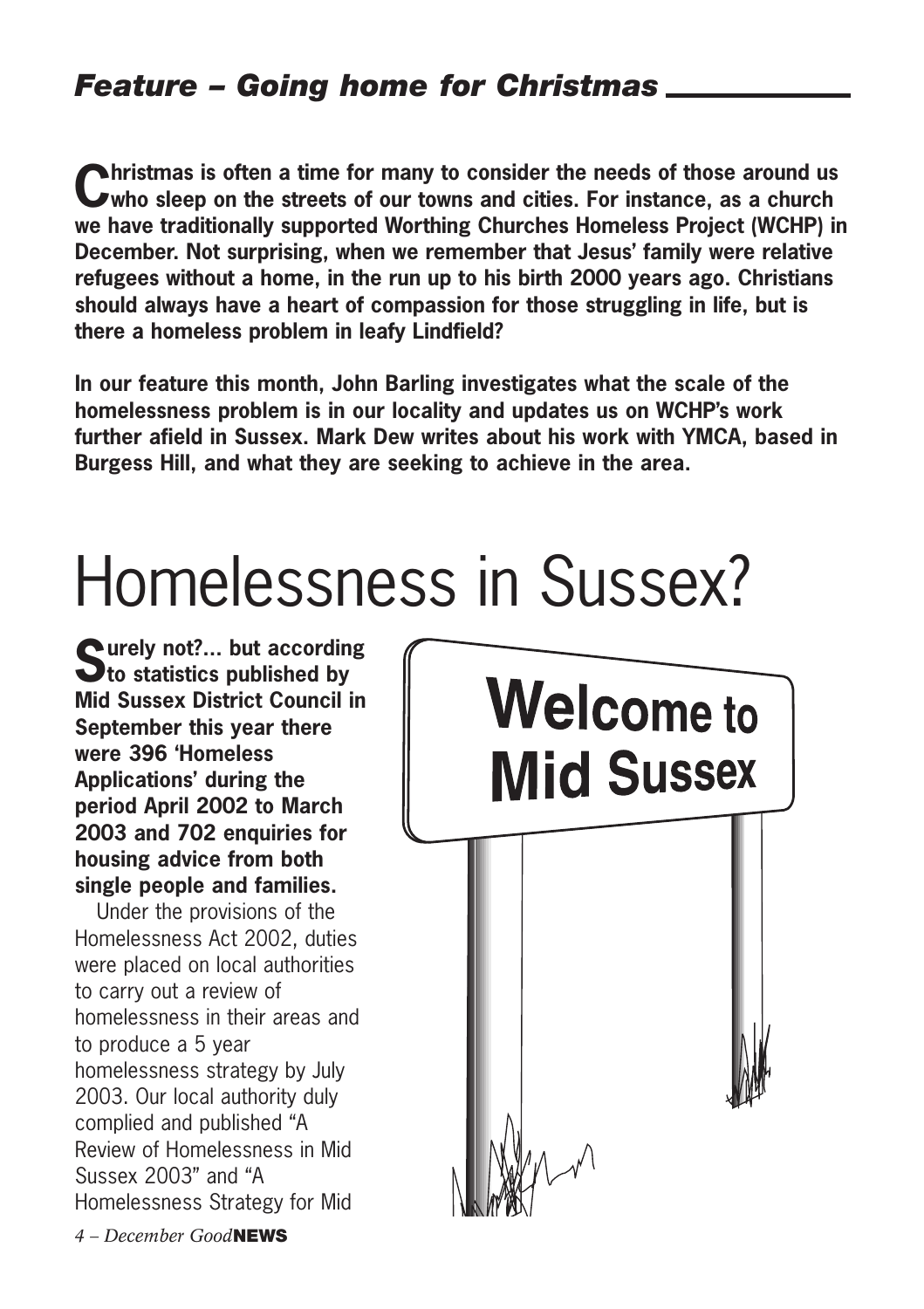Sussex 2003–2008" in July, which are available from the Council Offices, Oaklands, Haywards Heath.

Although, unlike towns such as Brighton and Worthing or even the larger cities, very few "homeless" people were thought to be sleeping rough, in common with these other centres of population the reasons individuals in Mid Sussex (extending from Copthorne and East Grinstead in the north to Pyecombe in the south, Ashurst Wood in the east to Warninglid in the west) gave for being homeless were the inability to remain with parents, relatives or friends (38.1%), violent breakdown of relationship with partner (8.6%), non violent breakdown of relationship with partner (13.9%), mortgage arrears (2.3%), rent arrears (5.1%), "other reasons" for loss of rented or tied housing (19.4%), discharge from an institution (3.3%) and "other" reasons (which could include mental or physical disability, drug or alcohol related problems) (9.3%). After investigation 166 of the 396 applications were upheld as genuinely qualifying. In other words only that number would be offered temporary accommodation or long term rented property.

The Homelessness Act 2002, which received Royal Assent in February 2002, introduced several changes to the Housing Act 1996 which affect the Council's duties to homeless people. Many of the provisions came into force in July 2002, notably the strengthening of duties to provide advice and assistance to homeless people, and an indefinite duty to arrange temporary accommodation for those accepted as being homeless.

There are many agencies in Mid Sussex involved in working to support the homeless or those threatened with homelessness. Homelessness happens, but there are many people out there, both dedicated professionals and equally dedicated volunteers, offering advice and help.

For further detailed information or assistance with issues relating to housing needs and homelessness in Mid Sussex, professional guidance should be sought from Mr Julian Till, Housing Needs Manager at Mid Sussex District Council Offices. Telephone 01444 477232 or email juliant@midsussex.gov.uk *John Barling*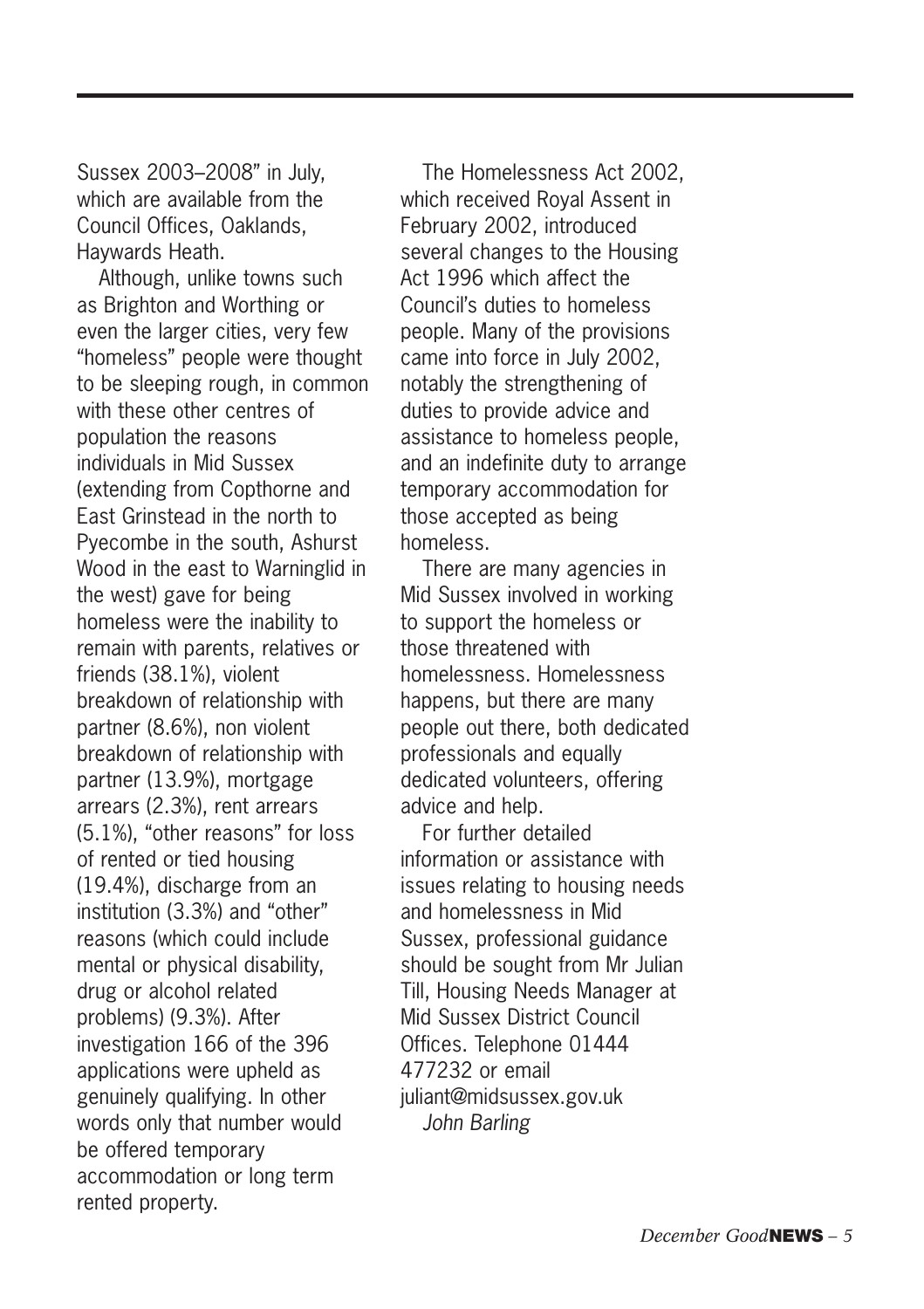# **Support where it is needed**



**I** have been working for the<br>**I** Mid Sussex YMCA since **Mid Sussex YMCA since March, as a Floating Support Worker. My brief is to support 11 young men and women, to enable them to sustain their tenancies.**

The project assists young people by supporting them through housing and benefit issues, training employment enquiries, assisting with form filling, writing letters, making telephone calls and supporting young people at interviews and meetings. The project provides support to equip young people with life skills and confidence to cope with the move to independent living.

The project has forged links with the Mid Sussex District Council Homelessness Department and Social Services. It has also established links with Haywards Heath College and Sussex Oakleaf Housing. New Downland Housing Association has sent referrals to the project, which proves there is a real need for tenancy support.

These young people have to negotiate a difficult and complex

housing and benefits system, and they need help and support if their tenancies are to be secured.

While the young people are in temporary accommodation, they are provided, in some cases, with support from the Housing Associations. Once they are provided with permanent accommodation they lose the support. This is when the majority of tenancies break down, because there are still issues and life skills that need to be addressed. This is when the Floating Support Project is sent referrals to support them through the transition period.

There is now legislation, which means the council has a duty to house 16 to 17 year olds, which puts further pressure on local housing.

The YMCA has been working in the Denham Road area of Burgess Hill. Carolyn Smith, who runs a support group for young parents, invited me to provide housing support at the group. At the time we were working directly from St Edwards Church, which is located at the end of

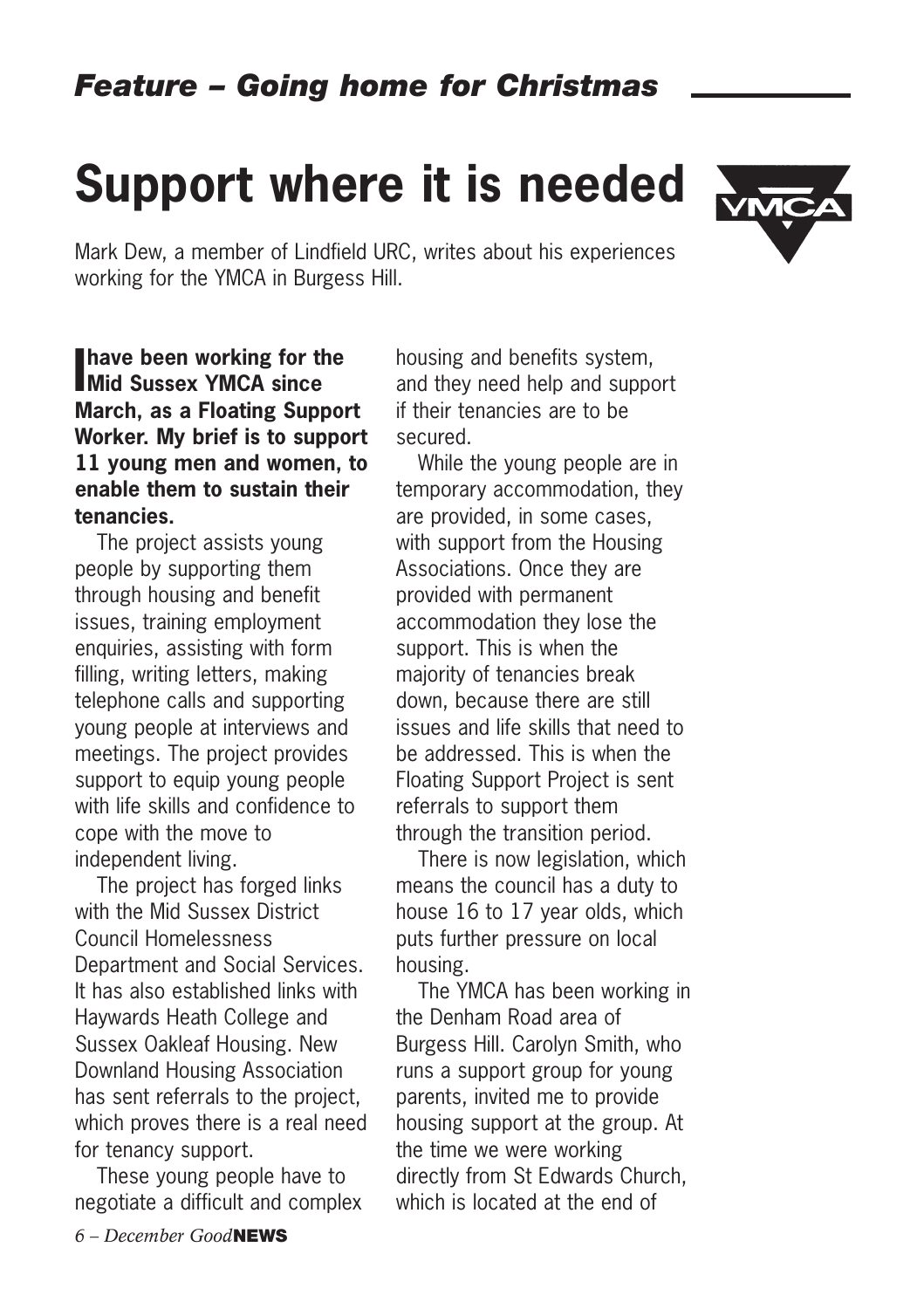# *TOYS/GAMES REQUIRED!*

The YMCA Toy Bank needs good quality toys and board games for local families in need.

Could you donate a game that you have never played?

If so, contact Mark Dew at the YMCA on 01444 233366

**Mid Sussex** *CAN YOU HELP?*

Denham Road. This helped us spiritually and to serve the young people within the church environment was fantastic. The number of young people has grown so quickly though, that over the summer break we had to relocate to larger premises, at the Park Centre in Burgess Hill. This was a difficult decision, but the group has grown so much, it was no longer possible to provide effective support in a safe environment.

I do not know what God has in store for me, or what challenges lie ahead. I do know I have been called to do this work and to serve God in this way. I am enjoying this challenging but rewarding and fulfilling work, in supporting the young people in the Mid Sussex area. I hope and pray the funding will continue so the YMCA can have an impact on young peoples' lives.

*Mark Dew*

#### **Contact Mid Sussex YMCA at:**

54a Church Road, Burgess Hill RH15 9AE Email: ymcamidsussex@aol.com Tel: 01444 233366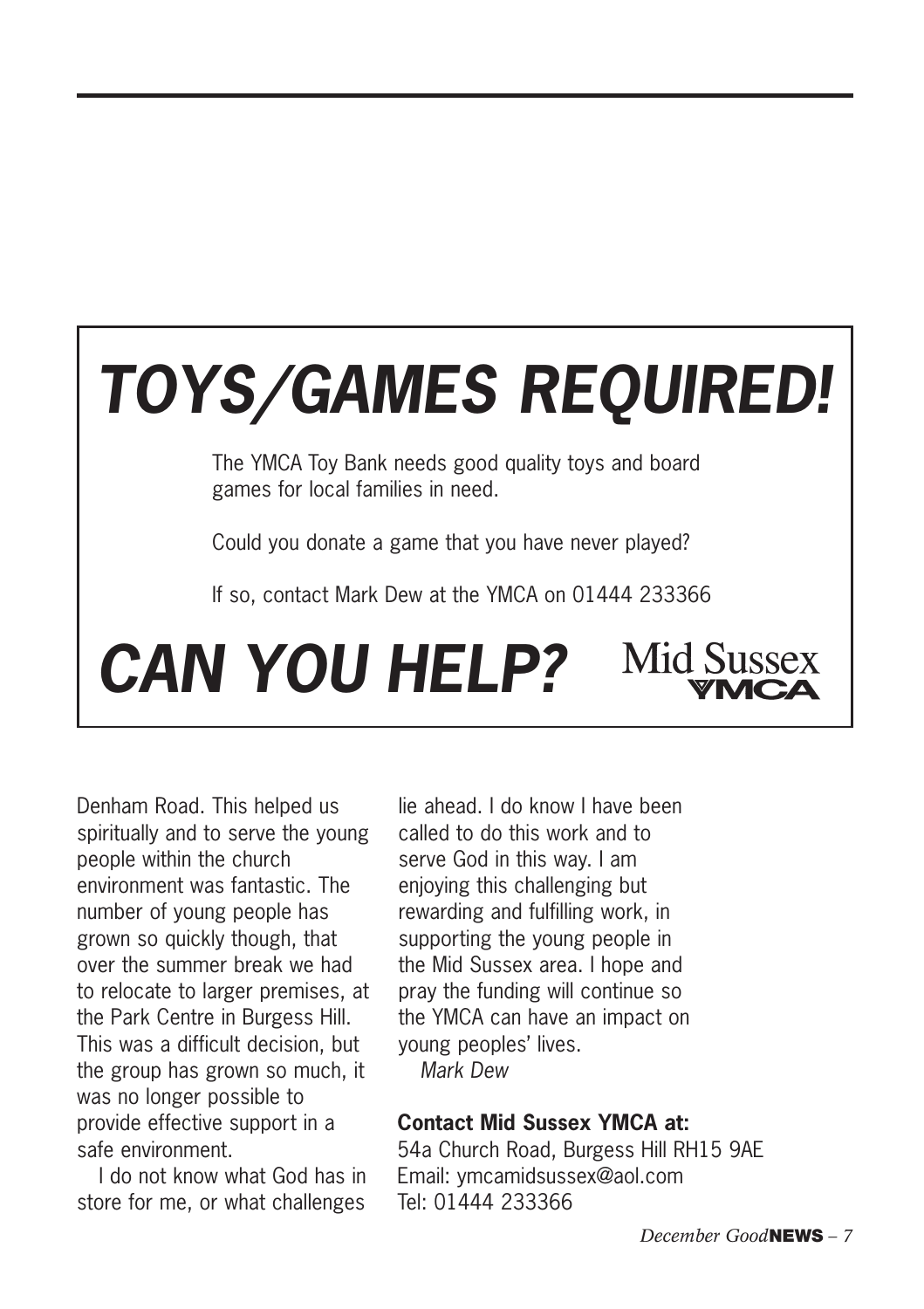# **Squats, soup, sandwiches**

**Ever slept rough? I have. Maybe two or three times in those far off student days when on my travels and the money ran out. It was fun – an adventure – in the summer, anyway, but not much fun on a cold, wet night…. and I always knew there was a warm bed, a family and regular meals to go home to.**

Unfortunately for some, and for a variety of reasons – rejection, family breakdown, failed marriage, unemployment, depression, mental illness, bereavement or other personal loss – sleeping rough has become a way of life not out of choice. So spare a thought (and hopefully some time and money) especially this Christmas season for the many homeless being helped by organisations such as the Worthing Churches Homeless Projects, featured in our church's December missions giving.

WCHP for short and founded just over a decade ago, the charity offers the love of Jesus in the most practical way by providing warmth, security, food, clothing, help and accommodation. With a full time staff of 20 and around 150 volunteers WCHP is able to work with 400 local homeless each year. Specialist staff offer help with drug related problems, counselling and individual problems as part of the support process to help clients move forward in their lives.

With two residential projects. a Direct Access Hostel with 14 beds and Stepping Stones, providing medium term accommodation and life skills for community living, as well as St Clare's Day Centre providing breakfasts Monday to Friday, evening meals two nights a week, washing, shower facilities and other daily necessities. WCHP is working hard every day of the week, every week of the year. It relies on the local community to share in the work and to show compassion and care for those it helps.

Why not come along to our church's 9.30 or 11.0am services on 7th December to hear WCHP's Alison Godfrey speak about the work amongst the homeless, or visit the Missions display in the church concourse area any day midweek between 10.0am and 1.0pm. New volunteers are always welcome!

*John Barling* (Missions Group)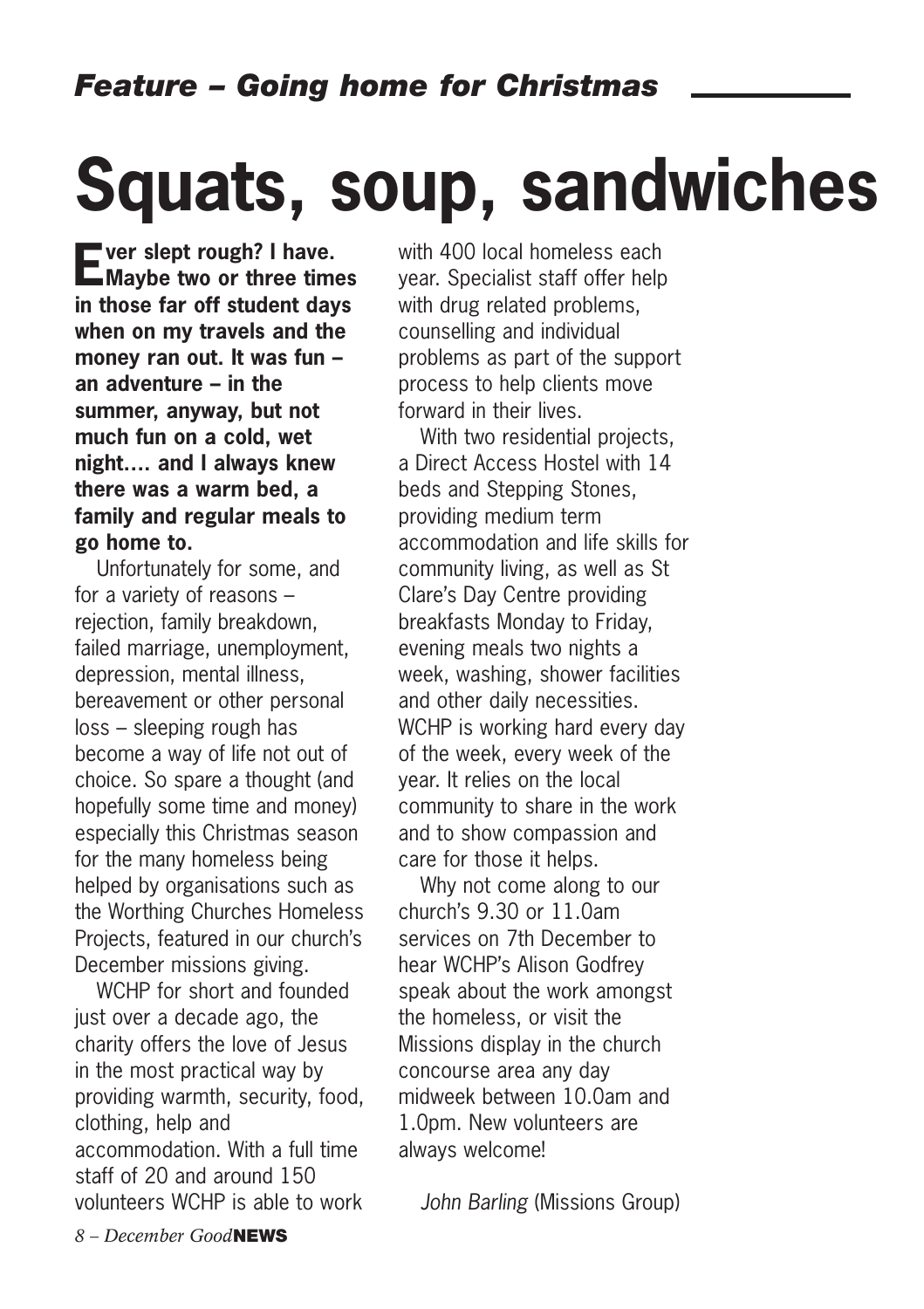# **and saints**

**Pat Delaney** 1932 – 2003

On a cold February morning Pat Delaney was found dead in Liverpool Terrace, Worthing, having spent one night too many on the streets. Hypothermia was the official cause of death. Pat had arrived at this point after years of living on the street – a consequence of circumstances and limited options.

To many Pat may have been no more than "a character" but to those present and to many others Pat was a real person, a son, a brother, a father and a friend. An obstinate, kind and funny man without self pity.

A carpenter by trade, Pat had lived in Worthing for many years. To remember and appreciate Pat is to recall his caring ways, the generous and polite gentleman who would walk the volunteers at the hostel home on dark winter evenings.

It was sad to see Pat's health decline in recent years. As he continued to sleep rough, despite his failing health he fell victim to a particularly vicious assault. Fot the last year or two he slept on the seafront often unable to move from there because his feet were so bad. The staff and volunteers at WCHP did their best to continue their care for him by providing him with food, clothing and blankets.

Pat never lost hope and nor should we. We salute Pat's courage, celebrate his life and are sad to see him go.

*Taken from Worthing Churches Homeless Project's Annual Review*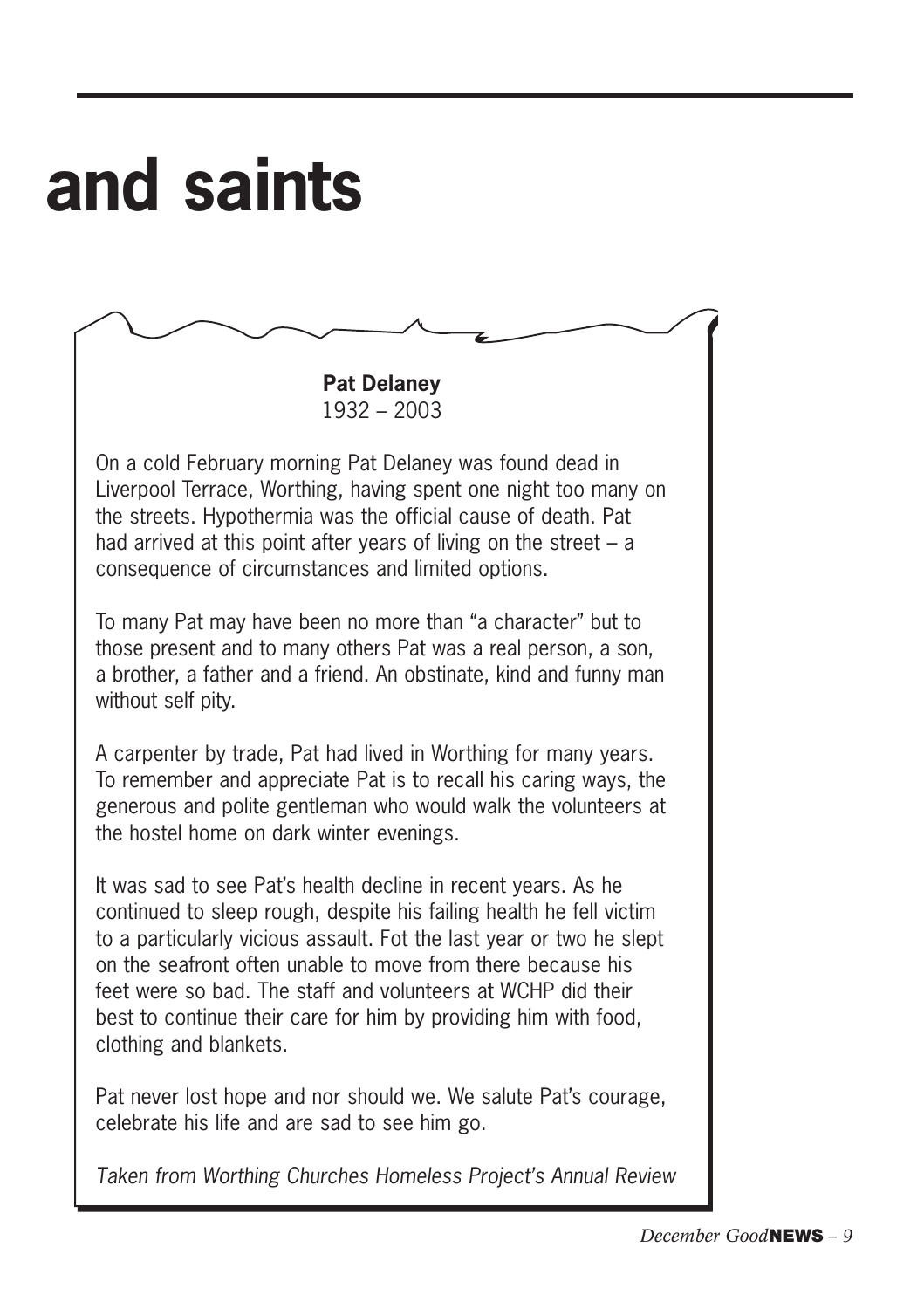# Jesus in Red Cross Christmas ban

The British Red Cross has come under criticism from faith leaders after "banning" Mary, Joseph and the baby Jesus from its charity shops this Christmas. Shop volunteers have been told not to display the Nativity or other Christian images for fear it might offend those of other faiths. Cards on sale in the shops picture non–religious scenes, and contain a 'season's greetings'

#### message.

Source: Christian Herald – the UK's only inter–church weekly. Subscribe on 01903 602100

# **Open all hours!**

The UK's largest independent toy shop chain, founded by Christian entrepreneur Gary Grant and his wife Catherine in 1981, has now opened its 35th store. After launching the country's largest toy store within a shopping mall at Birmingham's Bullring, The Entertainer chain last week doubled its floorspace at Kingston upon Thames to 10,000 sq ft. The Entertainer is based in Amersham, Buckinghamshire, with more than £30m in annual sales. Source: Christian Herald – the UK's only inter–church weekly. Subscribe on 01903 602100



On 1st December a new law will come into force banning drivers from using mobile phones while at the wheel. A quarter of drivers who know about the law will ignore it, according to research by a mobile headset manufacturer, Jabra. You have been warned! Drive safely.

This will be sited in the concourse from Sunday 30th November for the use of church members and regular worshippers only. Please address envelopes clearly with christian name, surname and address. A box for donations to Tearfund will be alongside.

**Last posting date:** Friday 12th December **Card collection date:** Sunday 14th December

Note: This is not a free service so please give generously.

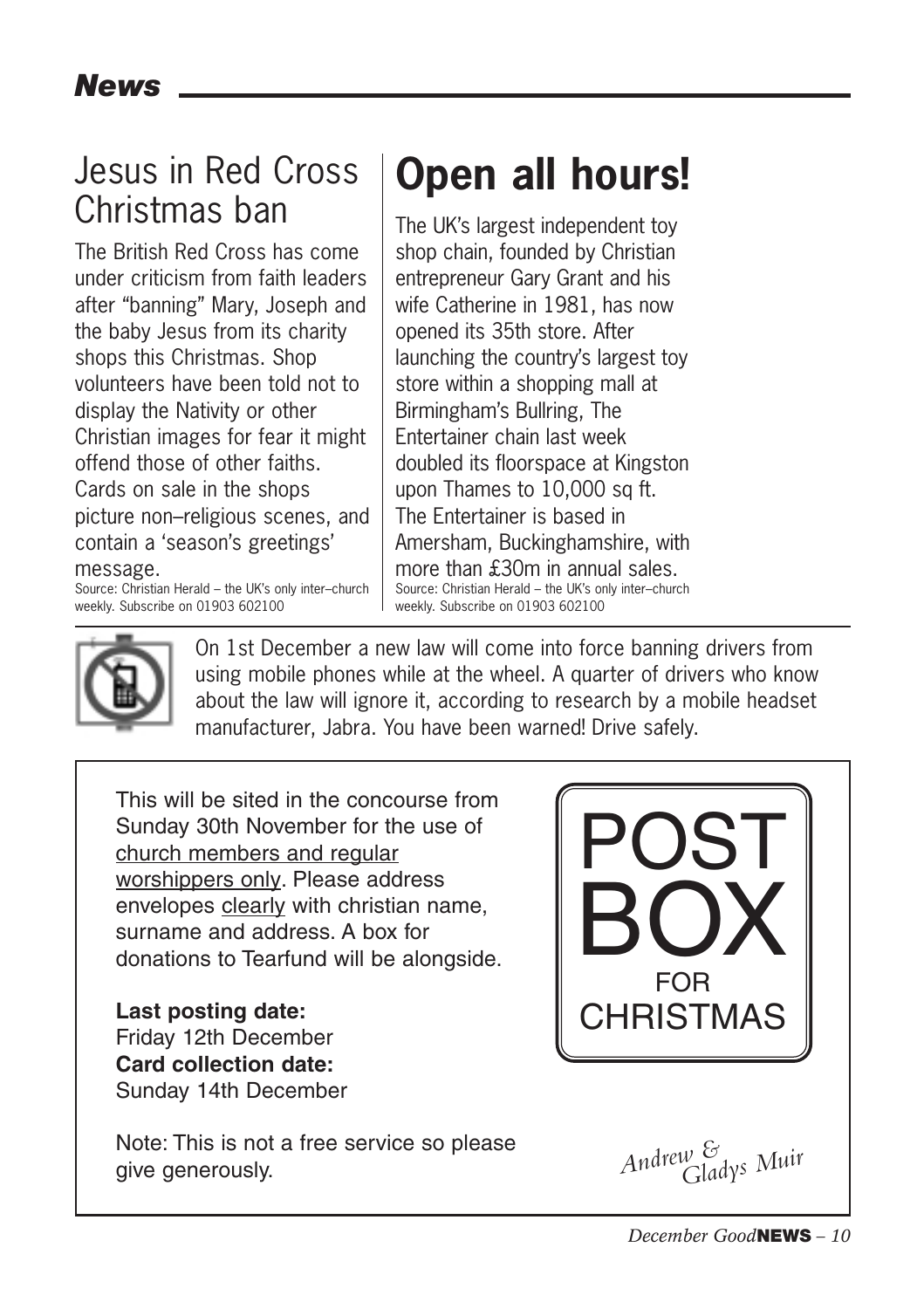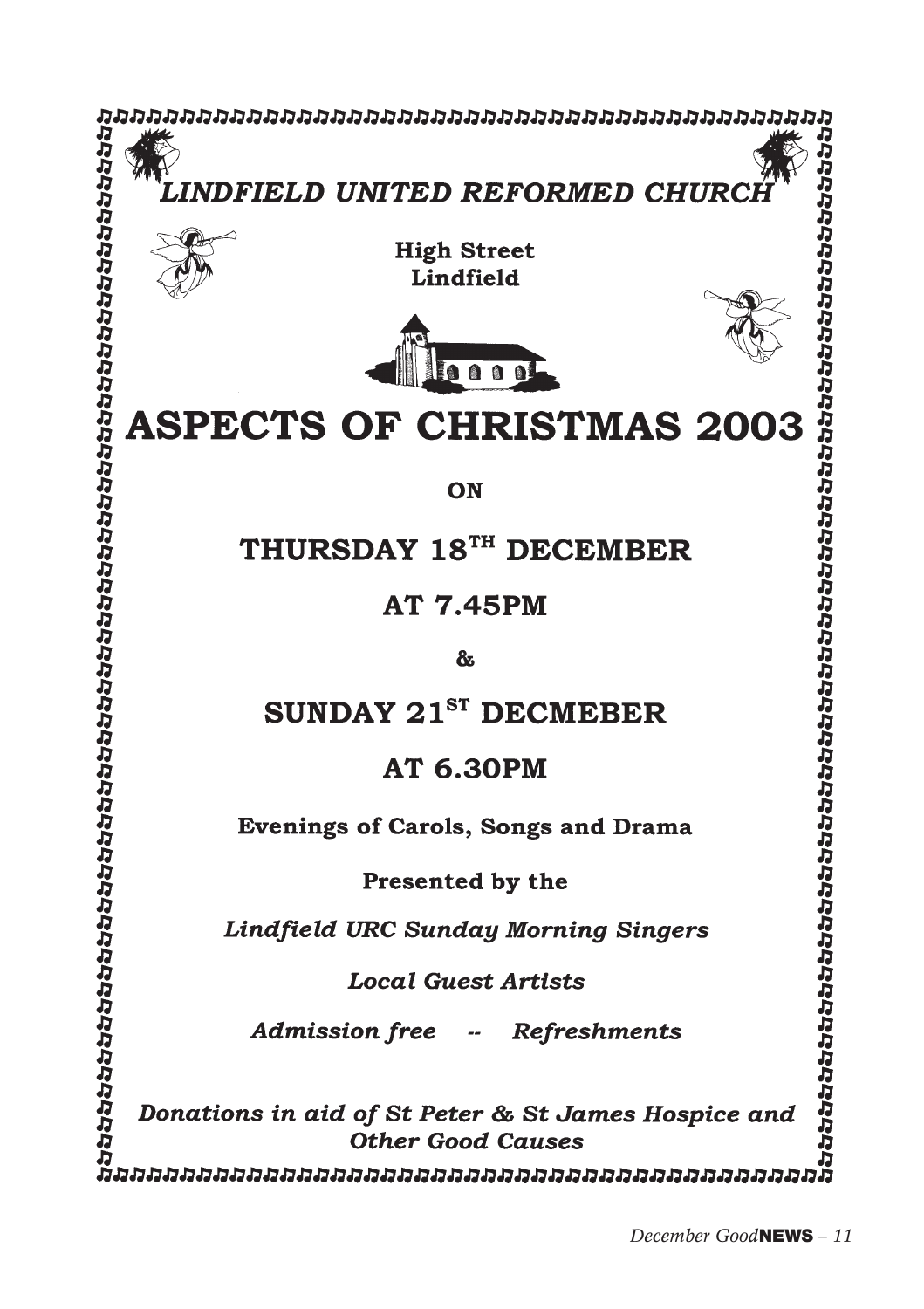## *Family News*

#### **Thanks**

**Jo and Paul Bloxham** would like to thank all their friends at LURC for all the kind messages, prayers, support and flowers following the death of Paul's mother on 15th October. They were very much appreciated.

**Thank you** to all my friends at Lindfield URC for the prayers and support given to me during my recent illness. I hope it won't be too long before I can attend and worship with you. Thank you so much. *Vera Dorton*

**Congratulations...** To **Annabel & James Goody** 

on the birth of their second son Timothy James who arrived on 23rd October, weighing in at 8lbs 15ozs.

...and to **Catherine Bones** who has recently been appointed as Care Manager (Matron) at Compton House Care Home.

#### **Bereavement**

We offer our love and sympathy to **Fiona Sutherland** and her family on the recent death of her brother,

...and also to the family and friends of **Lilian Peake** who died recently. Lilian had been a member of Lindfield URC some years ago before moving from the village.

**Christmas Greetings from Fo Tingley:**

To send you cards at Christmas time Is something I like to do; But the time it takes is such a crime! I guess it's the same for you?

My church friends I see and we exchange greetings. Or if not, you will read "Good News". So forgive me, if, instead of writing "Happy Christmas" is said in the pews.

*(Sorry, chairs don't rhyme!)*

So to each one of you my love I send As Christmas time comes near. Whether an elder, a member or friend, I hold you all very dear.

Thanks for your prayers, your support and your love. I pray that you all may know That God sent His Son, Jesus Christ, from above, His blessings on us all to bestow.

# Street scene

Peter Swann will lead the Perdido Players on their final event of the year – playing Christmas carols outside Lindfield URC on Saturday 20th December.

Commencing at 10am, the group will be playing come rain (snow!) or shine – and are hoping to not only drum up financial support for local Rotary Club collection, but also to encourage pedestrian participation in the singing.

Pray for them as they witness to the community.

*12 – December Good***NEWS**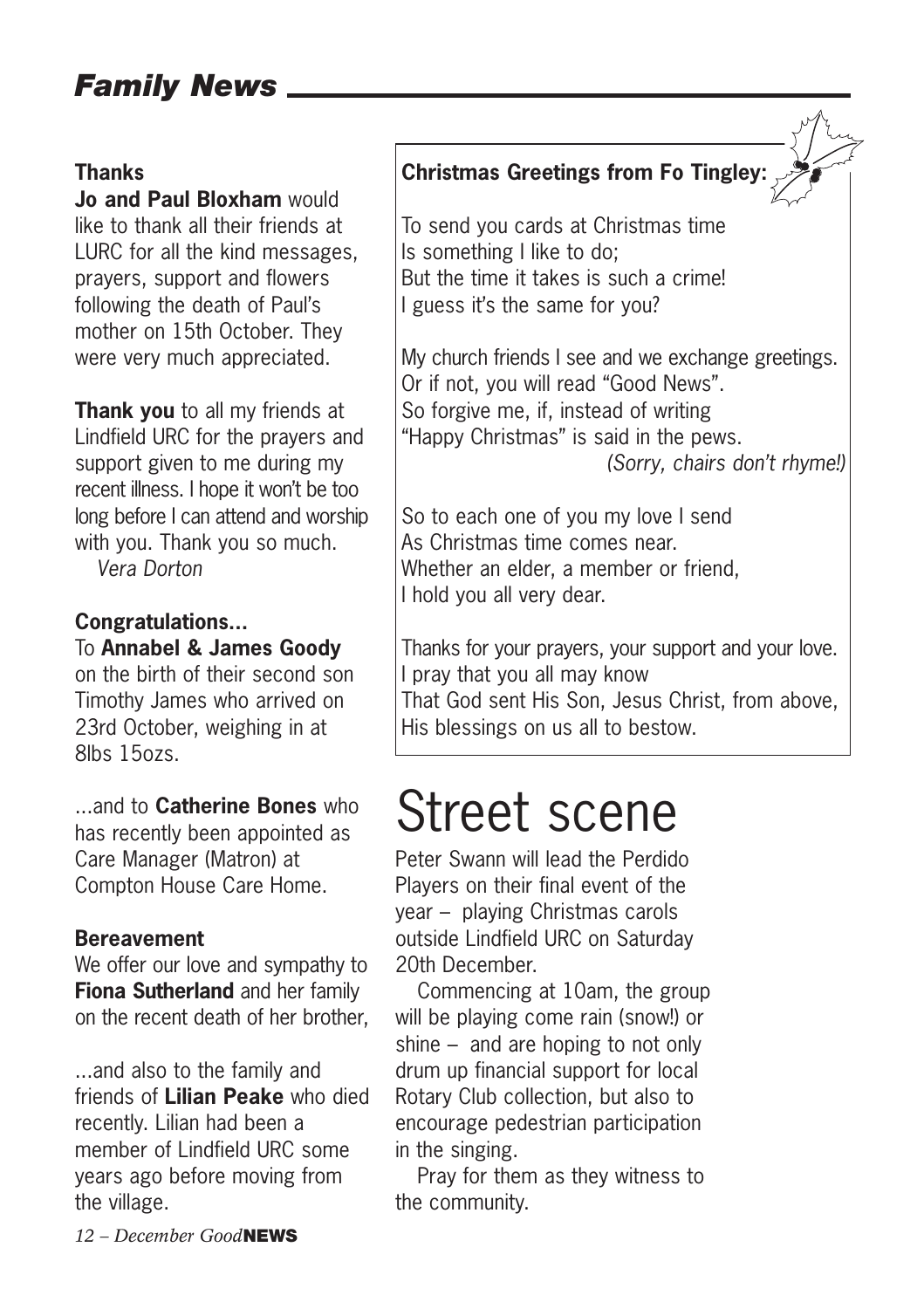#### **Feels like only a few years!**

It is amazing to think that my husband and I have been married for 50 years, but the lovely cards, flowers and many good wishes left me in no doubt it was so – and we are very grateful to all who remembered us.

We had a wonderful time of celebration, even the trees were golden in the sunshine. It was lovely to see so many relatives and friends. We felt truly blessed and I thank God for all the goodness to us over the years. *Winifred Scopes*

# New church leadership

At Lindfield United Reformed Church's AGM in November, two new elders were elected. Jeremy Campling and David Jones stood for election for the first time at the church. Sue Waller was also reelected to stand for a further three years service.

Elders form part of the URC's church leadership team, under the minister, meeting regularly discussing spiritual and practical matters of the fellowship.

**The Fellowship** meets next on Wednesday 17th December, for their Christmas Tea. All members are welcome to come and join in the festivities. We shall be entertained by 'The Sunday Morning Singers'.

## *Balcombe United Reformed Church*

**Bramble Hill, Balcombe, RH17 6HR Contact: Mrs Leonie Wren (01444 811253)**

Our main services are held at 11am on the first and third Sunday of each month and the children usually go out to Sunday School during the second part of the service. Visitors are always welcome.



**Services for this month are as follows:–**

|  | 7th 11.0am Family Service including Communion |
|--|-----------------------------------------------|
|  | <b>Michael Davies</b>                         |
|  | 14th 3.30pm CAROLS BY CANDLELIGHT             |
|  | <b>Colin Bones</b>                            |
|  | 21st 11am Favourite Carols                    |
|  | <b>Philip Wren</b>                            |

**Visitors are most welcome to join us at any time, including our afternoon Carol Service. Tea and mincepies will be served after this service.**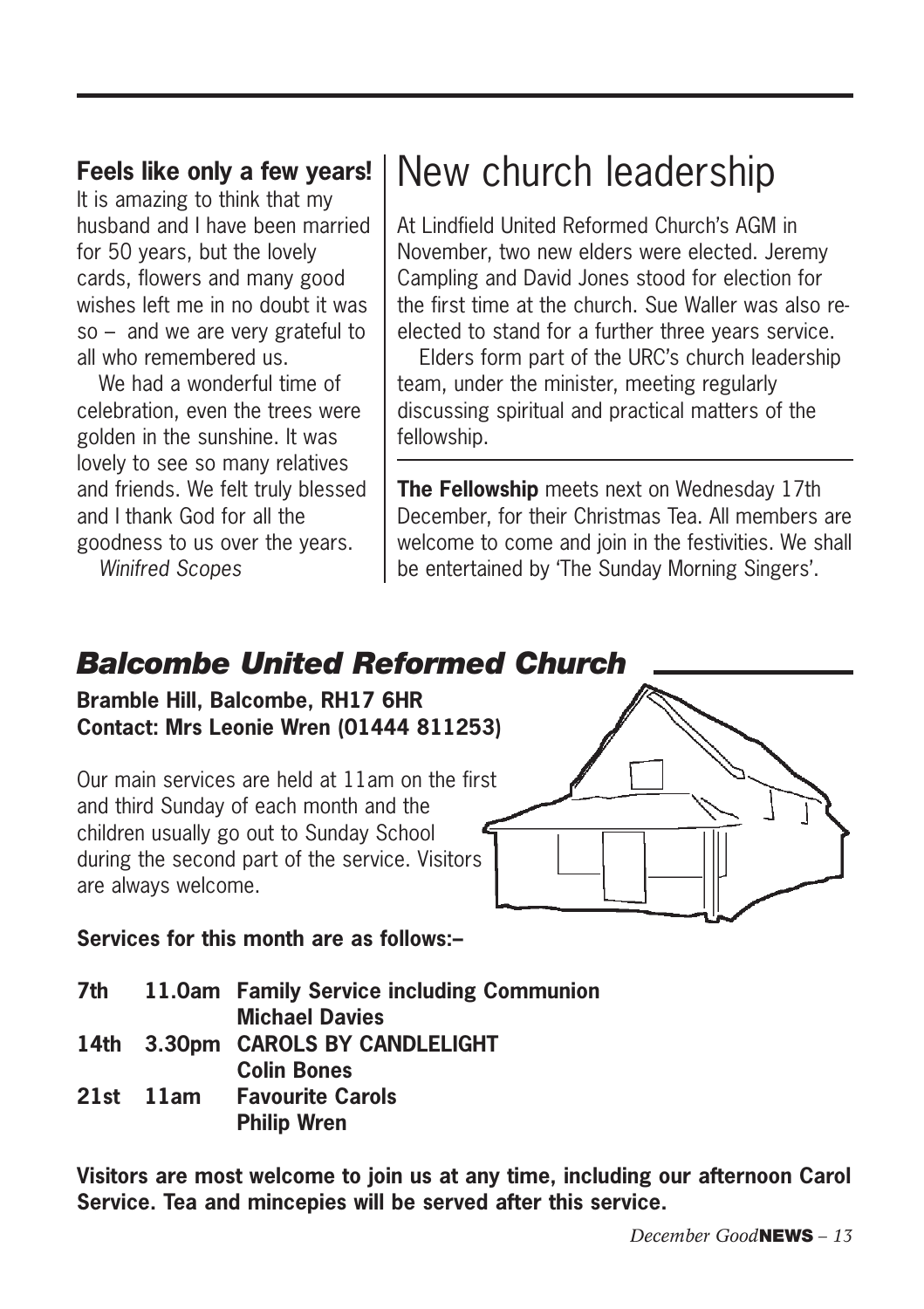## *Lindfield Village Festival Night*

**Wednesday 3rd December is Village Festival Night and the church has again been asked by the Parish Council to take part. This year they have asked us to host the village Father Christmas.**

We have therefore decided to make the full premises available and run a programme for all ages:–

For the children – as well as **Father Christmas** – we will have **Face Painting, Hair Braiding & Table Football** together with **refreshments**. We will also have a **Nativity video** so that we can show the children the real Christmas story – "God so loved the world that he sent his own Son to be born into this world as Saviour".

Teenagers will be able to chill out at **The Igloo** (in the lounge) with **non-alcoholic cocktails**, coffee etc.

In the church, music will be provided by **Galleons Leap** and local **Bell-ringers** and we will have a "**Christian Escapologist and Illusionist**". There will also be a **Fairtrade**/**Traidcraft** stand and a Christian **bookstall**. **Refreshments** will be available throughout the evening. We will be promoting the **Alpha course** to be held in early 2004.



*David Jones*



This event is for EVERYONE not just mums and dads but for anyone who would like to come along and support the Junior Church. They are a little nervous because this is something new for them – but each teaching group is taking part in very different ways. There will be lots to see and some participation parts! Join us for tea afterwards because there will be no evening service on the 14th – allowing us plenty of time to eat and chat!

*Clare Nibloe*  Junior Church co–ordinator





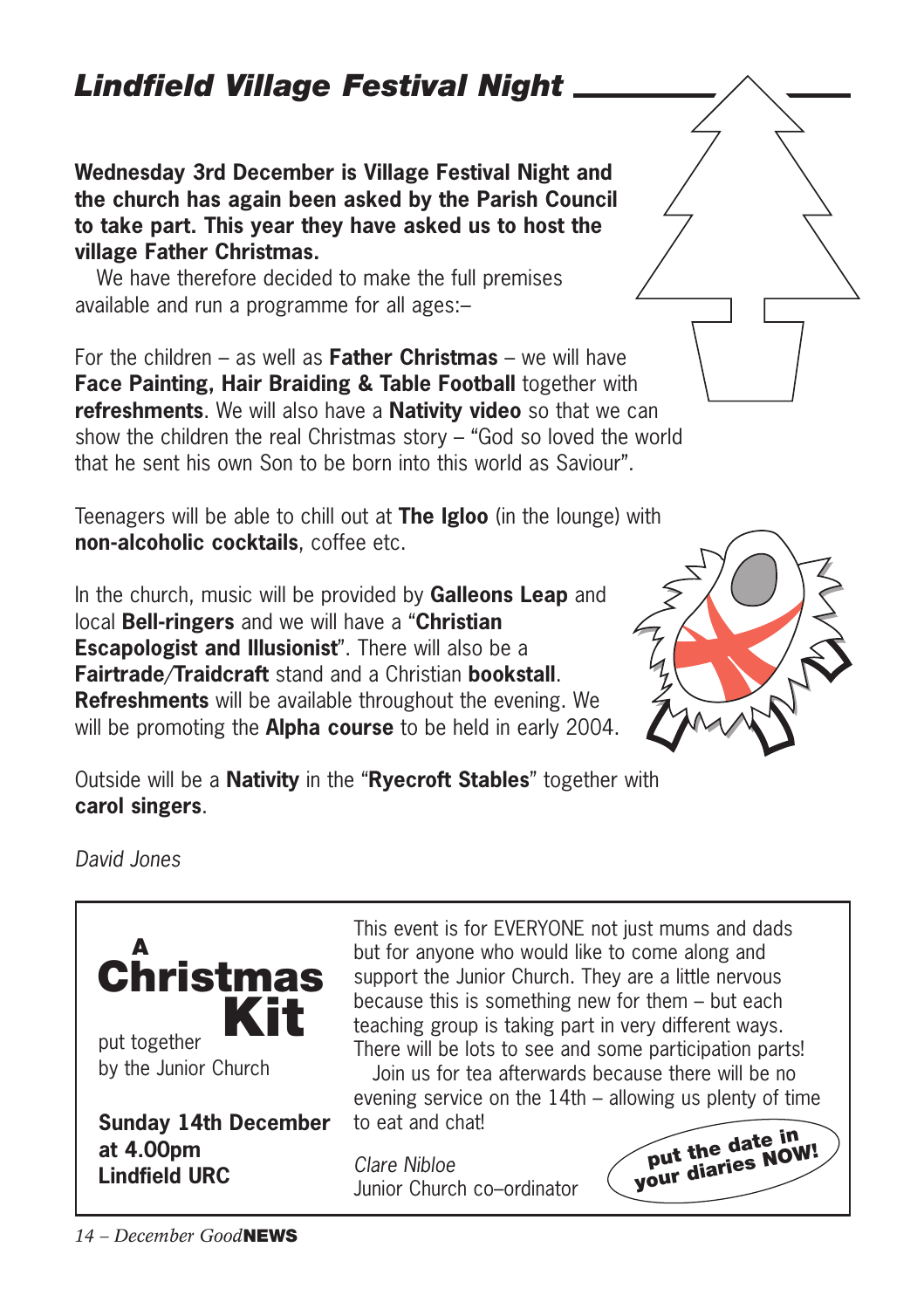#### **"When I became a Christian, I worked with three others in one department in the company," writes ex-Muslim Farid (name changed).**

One day, I discovered that someone had broken into my locker and stolen my wages. My old self rose to the occasion: I wanted revenge! I suspected that one of my colleagues had stolen the money, so decided to break open their lockers and burn the contents. I grabbed a hammer, and prepared to strike – but suddenly felt as though an invisible hand grabbed my wrist, holding me back. Frightened, I sat down. What was wrong with me? Forgiveness, not revenge – then I heard a gentle voice, full of sympathy and love: 'Don't avenge yourself. Don't give in to Satan'. I replied: But Lord, my wages are all that I have. Who will take care of my wife and child? The Lord answered 'Think of what is written: trust in God, he will care for you'. I replied, saying: Then please put out the flames of anger. Tell me what to do.

The Lord told me to write the following words on a piece of paper: "To my brother who opened my locker, I am sorry that I have nothing valuable to give you. If you need something in particular, let me know. God will take care of it. I will not repair the broken lock, as proof that I mean what I say. I bless

you with the peace of God filling your life, and the grace of the Lord and Saviour Jesus Christ". I signed it "The brother who loves you despite what happened".

I went home full of joy about this great victory... that night someone threw a stone onto my balcony. Attached was a letter, from another Christian whom I had not met for security reasons. The letter contained the same amount of money as my wages. I was amazed!

When I arrived in the office the next day, one of my colleages was waiting for me, a religious Muslim. With a trembling voice, he said "I was the one who broke your locker open. I found your letter yesterday, and was very moved. I have already spent the money I stole on my sick children. I will repay you as soon as I can."

I told him that the money was his, I didn't need it any more, God had replaced my loss. It was almost impossible for him to accept it. "Where did you learn to act like that" he asked. I told him my story of conversion, and he wanted more. I gave him a New Testament, one month later was ready to follow Jesus! How true are Jesus' words: 'People will see your good deeds and praise your Father in Heaven"!

Source www.offengrenzen.ch quoted in the International Prayer Bulletin 259. Published by Revival, 13 Lismore Road, Eastbourne, BN21 3AY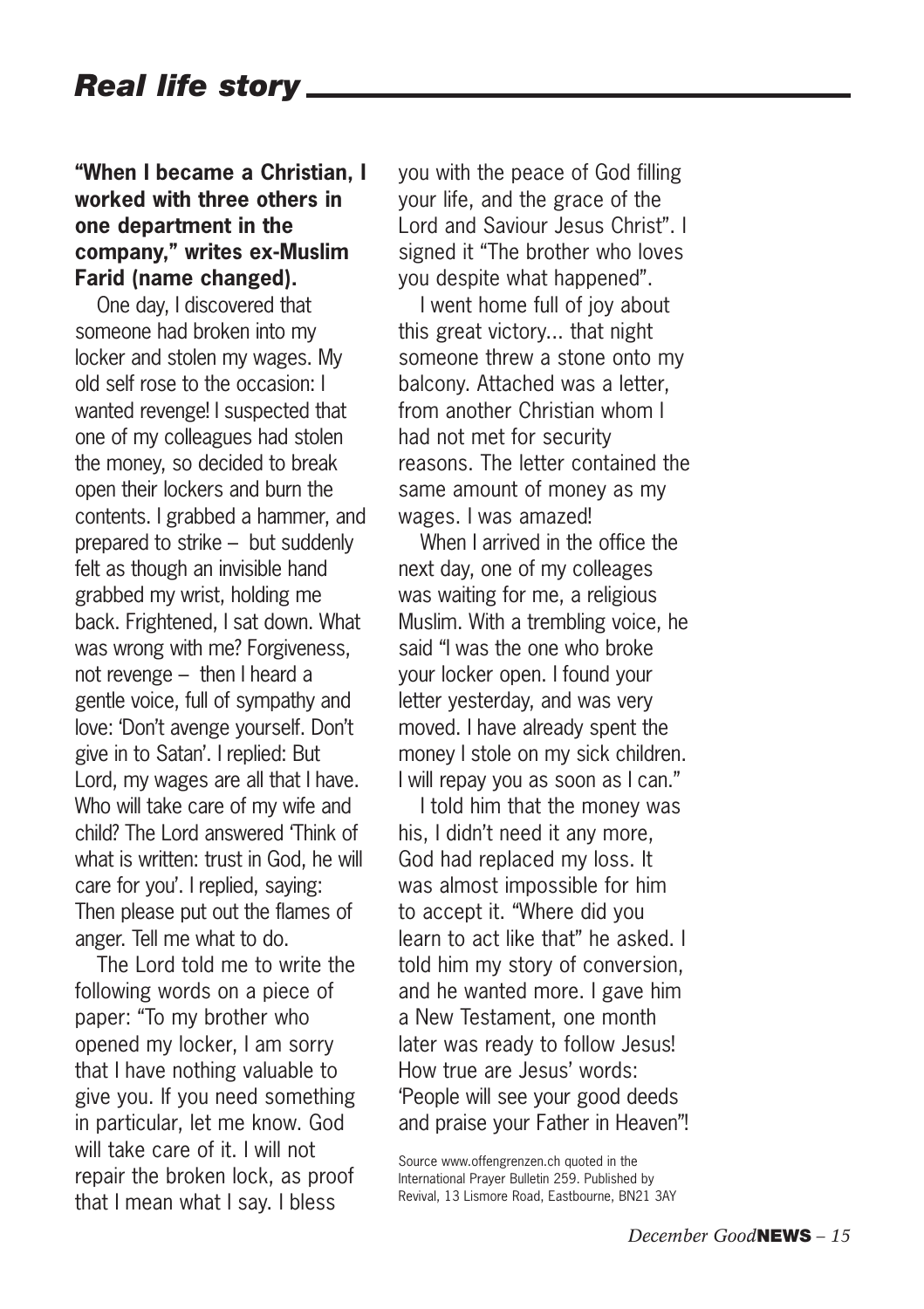| 3rd                  |                                 |                                                                                                           |                              | Junior Church                             | followed by refreshments                                                              |
|----------------------|---------------------------------|-----------------------------------------------------------------------------------------------------------|------------------------------|-------------------------------------------|---------------------------------------------------------------------------------------|
| Wednesday            | eve                             | Lindfield Village                                                                                         |                              |                                           | (NO EVENING SERVICE)                                                                  |
| 4th<br>Thursday      |                                 | <b>Festival Night</b><br>House Groups                                                                     | 17th<br>Wednesday            | 1.0 <sub>pm</sub><br>Clair Hall HH, Free. | *Christianity<br>Made Clear 30min talk at                                             |
| 6th                  |                                 |                                                                                                           |                              | tbc                                       | The Fellowship                                                                        |
| Saturday             | Boys' Brigade<br>Coffee Morning |                                                                                                           | 18th                         |                                           |                                                                                       |
| 'th<br><b>Sunday</b> | 9.30am                          | Communion<br><b>Richard Walters</b>                                                                       | Thursday                     | 7.30 <sub>pm</sub><br>and coffee/tea      | Concert<br>'Aspects of Christmas'<br>Followed by mince pies                           |
|                      | 12noon<br>6.30pm                | & Colin Bones<br>11.0am Colin Bones<br>Copy Date for<br>January GoodNEWS<br>David Nibloe &<br>Colin Bones | <u>21st</u><br><b>Sunday</b> |                                           | 9.30am Carol Service<br>for all the family<br><b>Richard Walters</b><br>& Colin Bones |
| 10th<br>Wednesday    |                                 | 12.30pm Lunch Fellowship                                                                                  |                              | $11.0$ am                                 | Christmas<br>Worship<br>Colin Bones                                                   |
| 12th<br>Friday       |                                 | 12.30pm Lunch Fellowship                                                                                  |                              | 6.30pm Concert<br>plus carols             | 'Aspects of Christmas'                                                                |
| 13th<br>Saturday     | 7.30pm                          | *Mid Sussex<br>Choir: Carol Concert at St                                                                 | 24th<br>Wednesday            | 7.0pm                                     | Christmas Eve<br>Celebration of Christmas                                             |
|                      |                                 | Wilfreds Church HH.<br>Contact: Fiona Tingley                                                             | 25th<br>Thursday             |                                           | 10.30am Christmas<br>Morning Family Service                                           |
| Sundav               | 9.30am<br>11.0am<br>4.0pm       | <b>Richard Walters</b><br>& Colin Bones<br>Colin Bones<br>'A Christmas Kit'<br>put together by the        | <b>Sunday</b>                |                                           | 10.30am Communion<br>One morning service<br>(NO EVENING SERVICE)                      |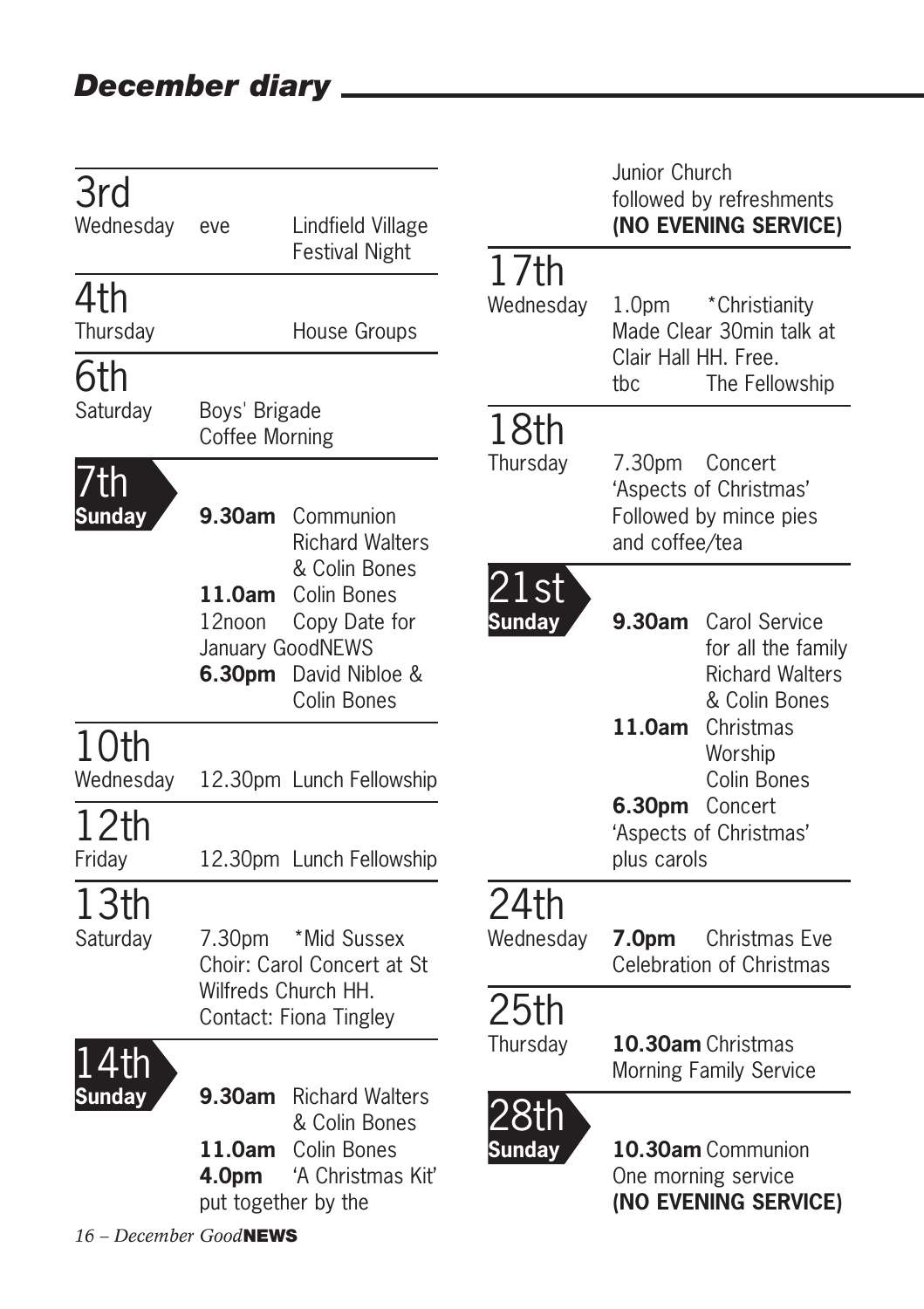# *seven prayerless days makes one weak*

#### **ADVANCE DIARY**

**1st Jan Church open for Prayer: 10am – Midday**

 $* =$  event not held at Lindfield URC

# Sunday services explained...

The **9.30am service** is an opportunity for all age groups to join in a relaxed informal time. There is a crèche, and after about 20 minutes children and young people up to age 14 go out to their own groups on most Sundays.

**Coffee** is normally served between the morning services and after the evening one.

The **11.00am service** is usually more set and formal.

At **6.30pm** it is sometimes a celebration, sometimes a quieter ministry time and sometimes an open communion service or something quite different!

**Personal prayer** is available after every service. Prayer requests and brief statements of praise for answered prayer can be put in the red book on the concourse table. We can also offer personal prayer ministry at home or in hospital.

We **do not take up an offering** during the services, but all those wishing to give are invited to place a gift in one of the bowls at the doors before or after the service. Thank you.

Cassette **recordings of services** can be borrowed free from the church.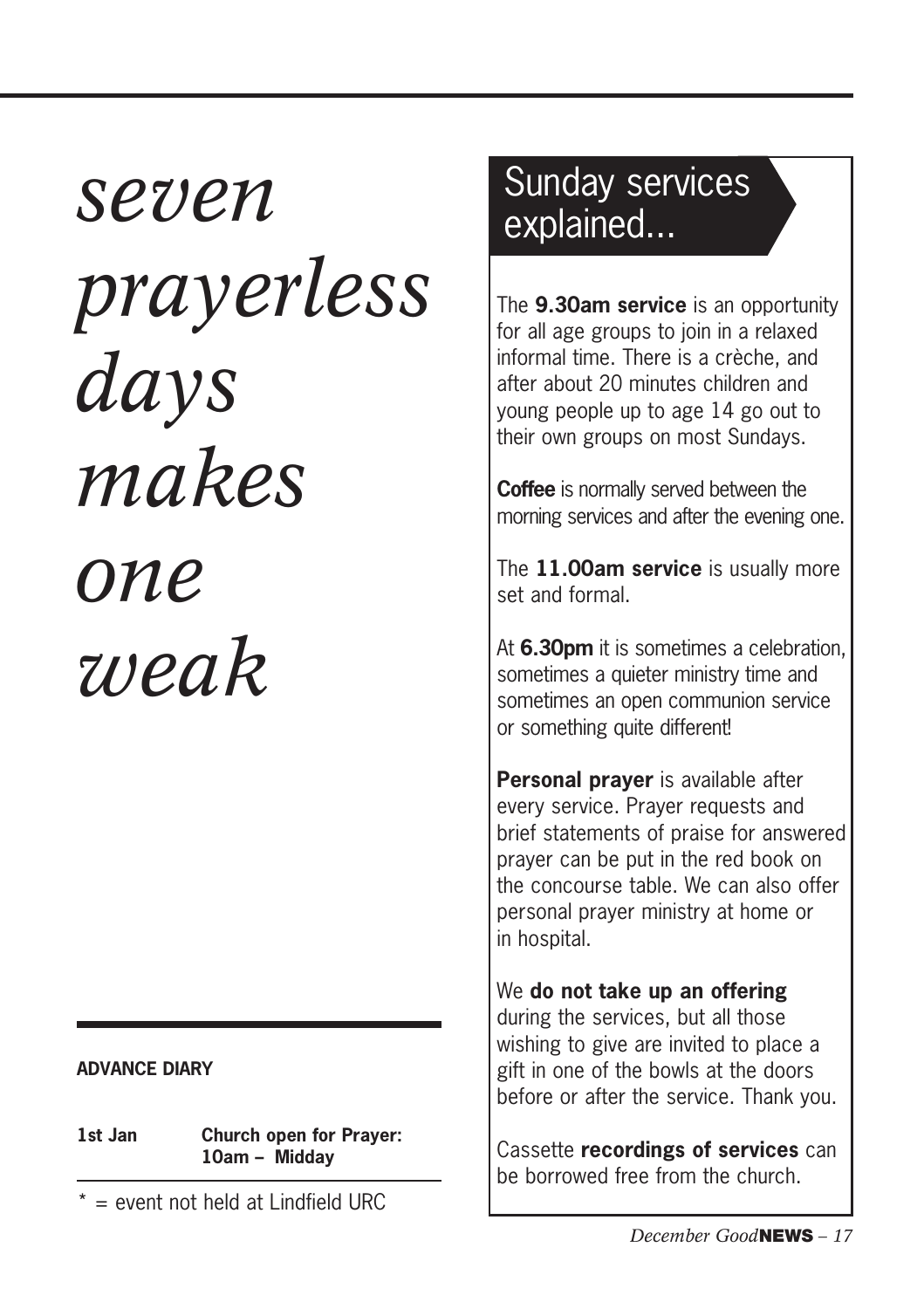# Jesus – the way to God

**Jesus Comforts His Disciples**<br>
1<sup>*n*</sup>Do not let your hearts be troubled. Trust in God; trust also<br>
1<sup>*n*</sup>Do not let use's house are many to prepare a place for y **Jesus Comforts His Discipled.** Trust in God, the not so, I<br>  $\frac{1}{2}$  in me. <sup>2</sup>In my Father's house are many rooms; if it were not so, I<br>
in me. <sup>2</sup>In my Father's house are mare to prepare a place k and to **Jesus Comforts His Disciples**<br> **IPDO not let your hearts be troubled.** Trust in God; trust also, I<br>
in me. <sup>2</sup>ln my Father's house are many rooms; if it were not so, I<br>
in me. <sup>2</sup>ln my Father's house are many rooms a plac  $\frac{1}{1}$  mpc flot is a place for the same there to prepare a place for you, I will come back and take<br>would have told you. I am going there to you, I will come back and take<br>a place for you, I will come back and we where me. Firm, the with me that you is a place for you, I will come begin a place to you, I will come begin and the<br>And if I go and prepare a place for you, I will come is am. 4You know the<br>you to be with me that you also may b way to the place where I am going." **Jesus the Way to the Father**<br> **Jesus the Way to him,** "Lord, we don't know where you are<br> **5Thomas said to him, "Lord, we know"** going, so how can we know the way?" Bous and to him, "Lold,"<br>Thomas said to him, "Lold," "<br>ng, so how can we know the way and the truth and the life. No<br>6 Jesus answered, "I am the way and the CIT, you really knew<br>6 Jesus answered, "I am the way in From now one comes to the Father except through me. 7If you really knew If you really knew who would know my Father as well. From now on, you do know him and have seen him." bothes correspond know my Father and that will be enough<br>and have seen him."<br>sphilip said, "Lord, show us the Father and that will be enough<br>me Philip, even after I have for us." ally have<br>Philip said, "Lord, show us a...<br>us."<br>Besus answered: "Don't you know me, Philip, even after in hase."<br>Besus answered: "Don't you know us the Father"? "Don't been among you such a long time? Anyone who has seen me has seen the Father. How can you say, 'Show us the Father'? <sup>10</sup>Don't you believe that I am in the Father, and that the Father is in me? The words I say to you are not just my own. Rather, it is the Father, living who is doing his work. <sup>11</sup>Believe me when I say that I am in the in me, who is doing his work. <sup>11</sup>Believe me when I say that I am in the Father and the Father is in me; or at least believe on the evidence of the miracles themselves. 12I tell you the truth, anyone who has faith in the miracles themselves. 12I tell you the truth, anyone who has faith in me will do what I have been doing. He will do even greater things than these, because I am going to the Father. 13And I will do whatever you ask in my name, so that the Son may bring glory to the Father.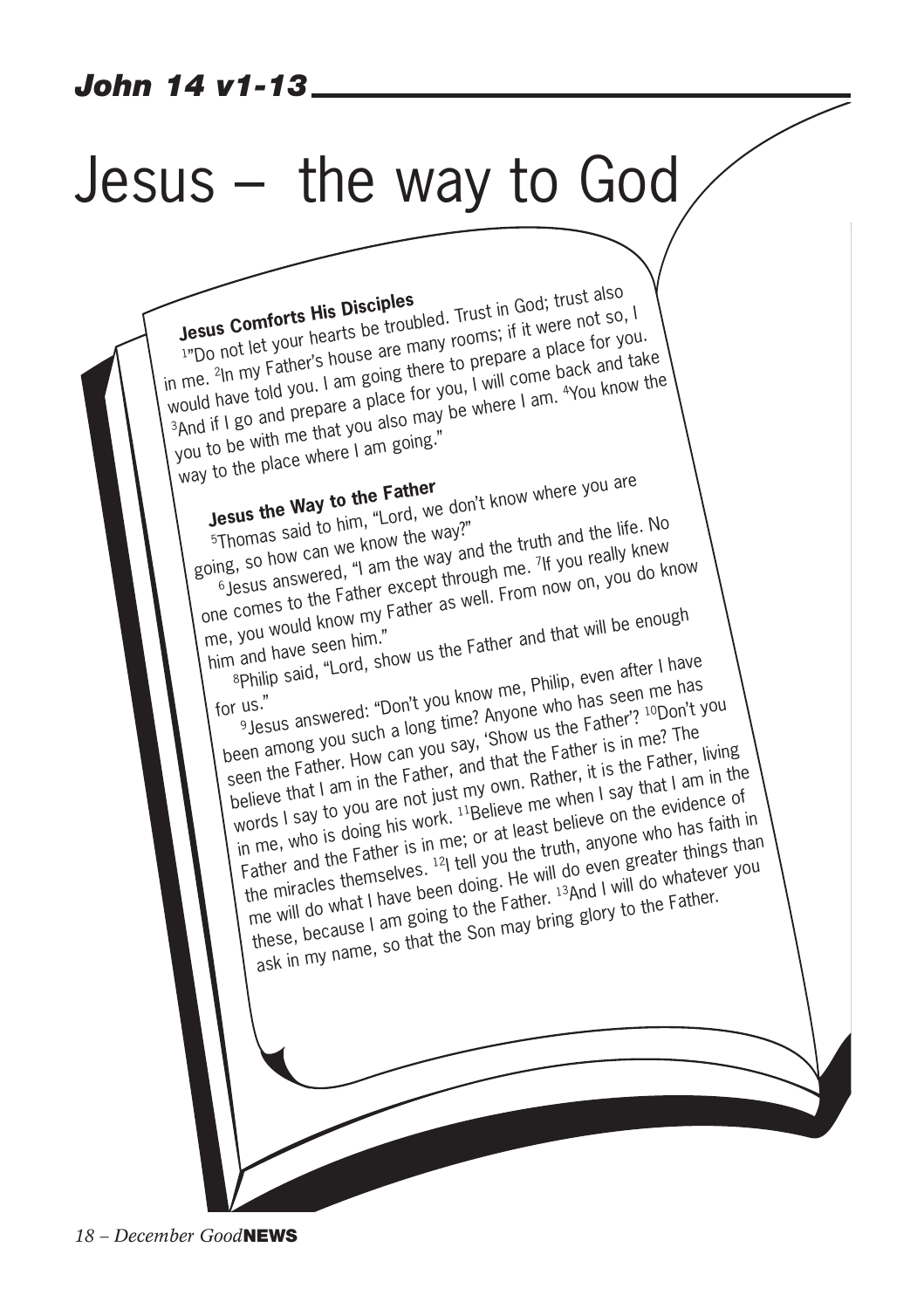**Why Bother With Jesus?" is the title of a little book written a few years ago. Why indeed? What is wrong with a simple faith in God, free of all the complications of Jesus as the Son of God (let alone the mysterious teaching about a Holy Spirit)? "**

In these verses from John 14, Jesus is preparing his closest friends for a bereavement. We have all heard "Do not let your hearts be troubled" in the context of a funeral service, yet Jesus is here talking about his own death. His friends were Jews, brought up on the Old Testament scriptures to trust in God, yet they were now terrified at the thought of an unknown future without the constant companionship of Jesus, who had brought them new peace and inner strength. Jesus' reassurance in v1 is no mere "Don't worry, it may never happen." Jesus knows that it will happen; the disciples are going to pass through such testing that even Peter's faith will seem to fail (see 13v36–38). Belief in God would not be enough; they needed to trust in Jesus (v1). Why?

**1)** Jesus is the way to God (v6). He was returning to God and will one day take those who trust in him to live with him (v3). Through Jesus' death and

resurrection, we can be at home with God.

**2)** Jesus is the truth (v6). In a world of conflicting beliefs, those who trust in Jesus will have the Holy Spirit's guidance (see 16v13)

**3)** Jesus is the life (v6). He himself would conquer death by his resurrection, and he would give life, eternal life, to all who believe in him (see 5v24, also 20v31)

**4)** Jesus shows us what God is like (v9); he is God's revelation to help people like us understand a transcendent God. (see  $1v18$  – and Hebrews  $1v1-3$ is also helpful)

**5)** Jesus, ascended and reigning in heaven, is the one who gives power for living (v12–14), enabling believers to turn words into deeds and to make prayer real. There are depths in these verses that most of us have not yet fathomed. Perhaps the old hymn is right: "If our love were but more simple, we should take him at his word …"

Why bother with Jesus? This passage – and the rest of John's Gospel – tells us why. It's Christmas, so let's take the time to recap on the opening Prologue (1v1–18), and give thanks for him who came from God to be our Saviour.

*Mike Gardiner*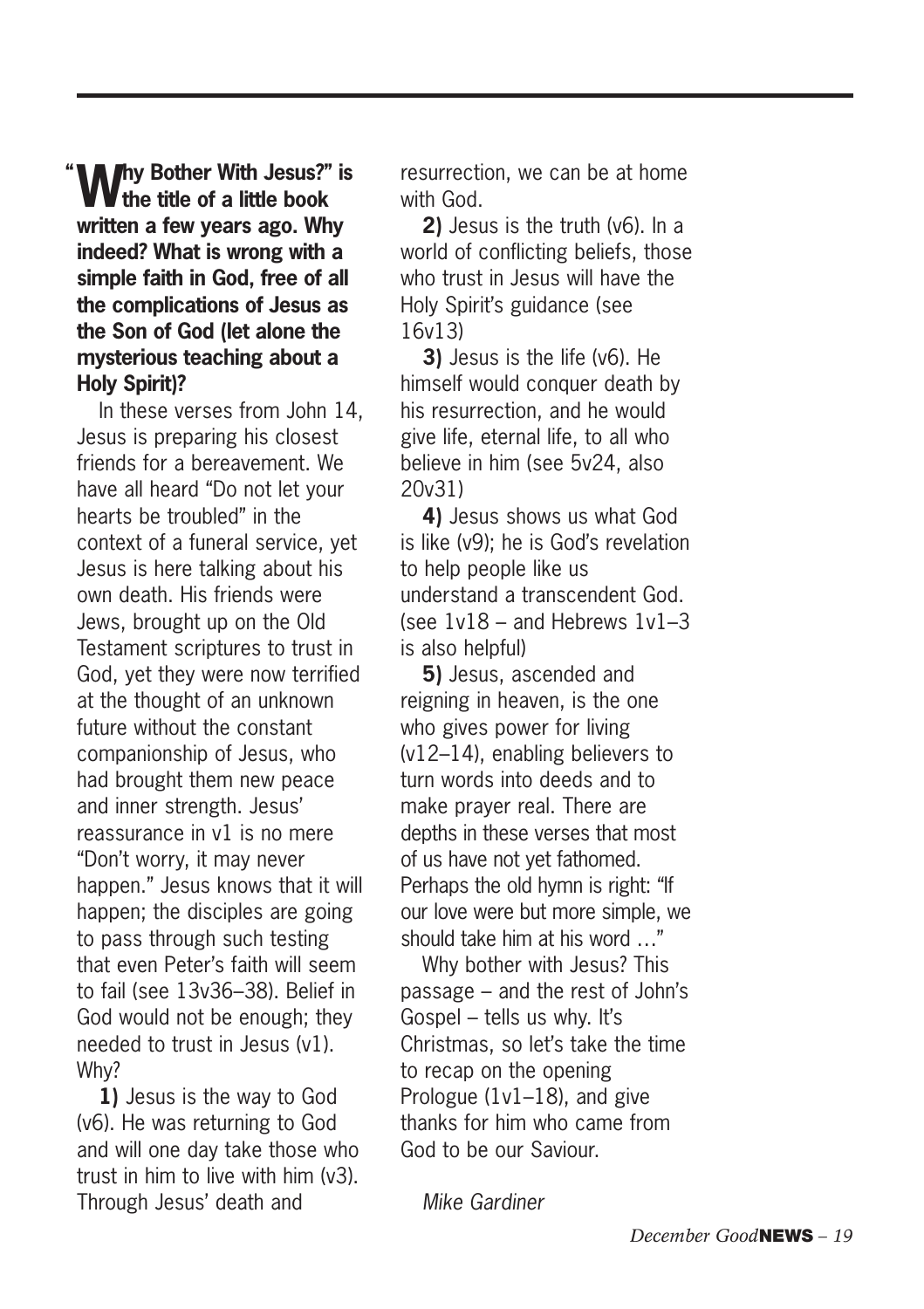# *Twenty more questions*

GoodNEWS takes a probing glimpse into the minds of those who come to the church! Twenty Questions gives you a chance to guess the interviewee and learn a bit more about them too! This month's guest is revealed on the foot of page 31.

- **1. What is your best memory from your school days?** School exchange trip to Germany.
- **2. Favourite film?** Grease.
- **3. If 'Changing Rooms' were to visit your home, which room would you ask them to redecorate?** Bathroom.
- **4. Banoffee Pie, Apple Crumble or Fruit Salad?** Apple Crumble.
- **5. Which service do you frequent most often?** 6.30pm.
- **6. Have you been trained in a specific line of work, if so what?** Accountancy.
- **7. What one person do you think has most influenced your desire to follow Christ?** Corrie ten Boom.
- **8. Who would you most want to have a 'one-to-one' conversation with (past or present)?** Jonathan Edwards.
- **9. Do you qualify for a free Bus Pass?** No!
- **10. Shoe size?** 6.
- **11. Create a new law:** 4 day working week.
- **12. Mug or cup & saucer?** Mug.
- **13. Do you have a personal email account?** Yes.
- **14. What is the best strength of the Christian church?** The message of grace.
- **15. Describe the 'Christian life' in no more than three words.** Unpredicatable.
- **16. Most romantic moment?** Summer evening stroll along the Thames.
- **17. Best moment of fame?** A hospital radio song dedication for me.
- **18. Give one piece of wisdom to the next generation.** God's way is always the best way.
- **19. Most read Bible verse?** Romans 8 v 38-39.
- **20. Glasses, contact lenses or none?** Glasses.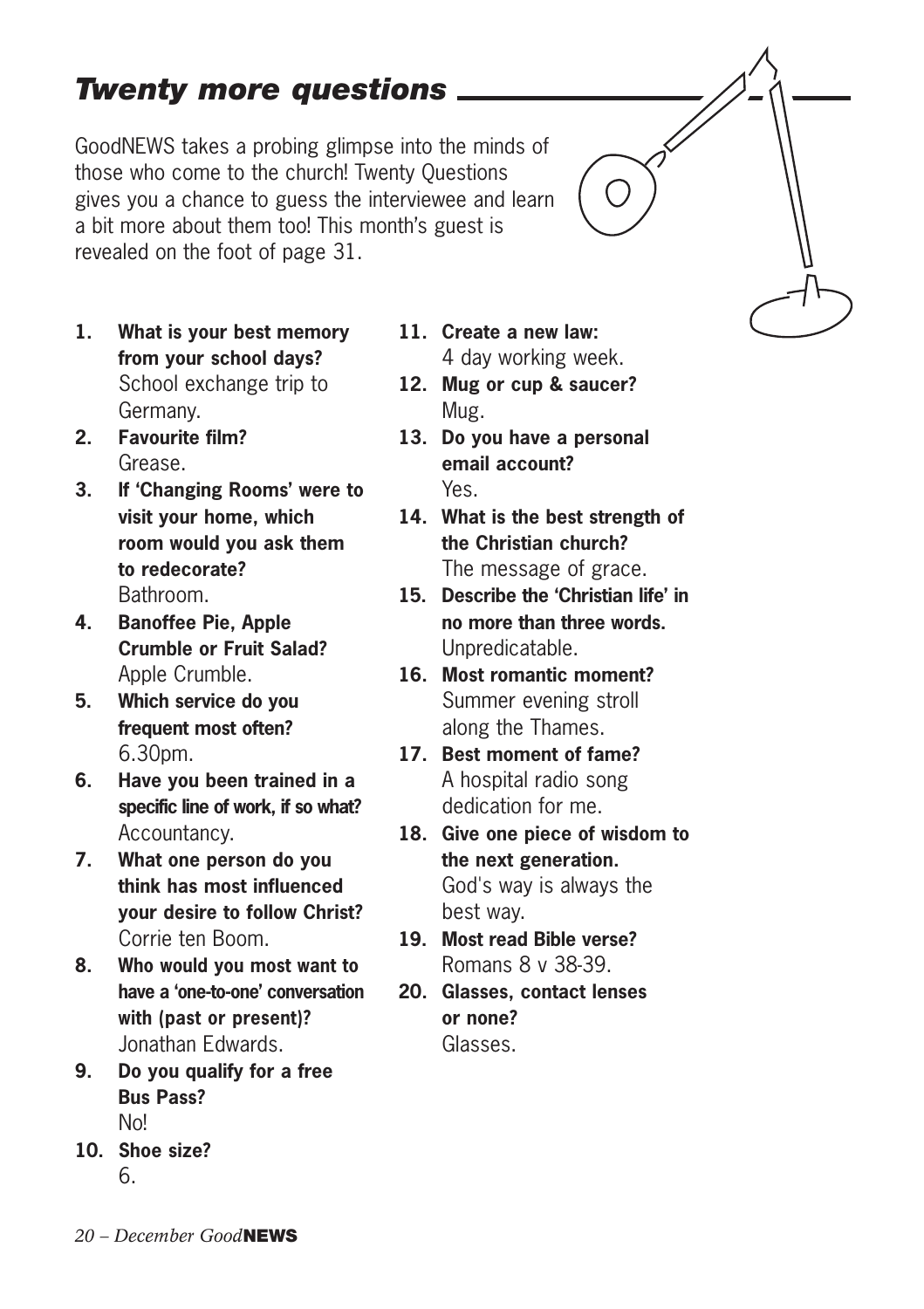## *My world*

Missionary tales by Nikki Taylor

taylorn@ mercyships.org

<sup>1</sup>

#### **Mercy Ships Switzerland**

Well, thank you for your prayers... I have been able to spend more time with God and reading his word this last month. I feel so much closer to him and a good friend has been encouraging me and we are studying together. It is really great when you can return to a friendship (through Discipleship School) which has strong spiritual roots.

The work... oh man – I have so much to do! I think I have become a workaholic. My computer is within easy reach, just two flights of stairs below my bedroom, it is too easy to just pop in in the evenings and catch up with emails and bits and pieces. We are in need of so much funding for the programme and the new centre we are building down in Sierra Leone.

I have not really been at the responsible end for this before and it is hard to know where planning and using the ways and means of the world to raise funds and then where God provides. Hmmm?

So I have had one experience with the famous Swiss hospitals. I dropped my hairdressing scissors in the bathroom into my foot!

I am not really enjoying the wet autumn but I have a friend coming to visit soon and Mum, Dad and hopefully Grandad are coming the weekend after so it will be great to show them around my life here. Christmas is coming and I am looking forward to a bright, cold Christmas, lots of fat geese and all the lights on in the shopping centre.

Please continue to pray that God will direct me along the right path as I seek his will for the next stage in my life.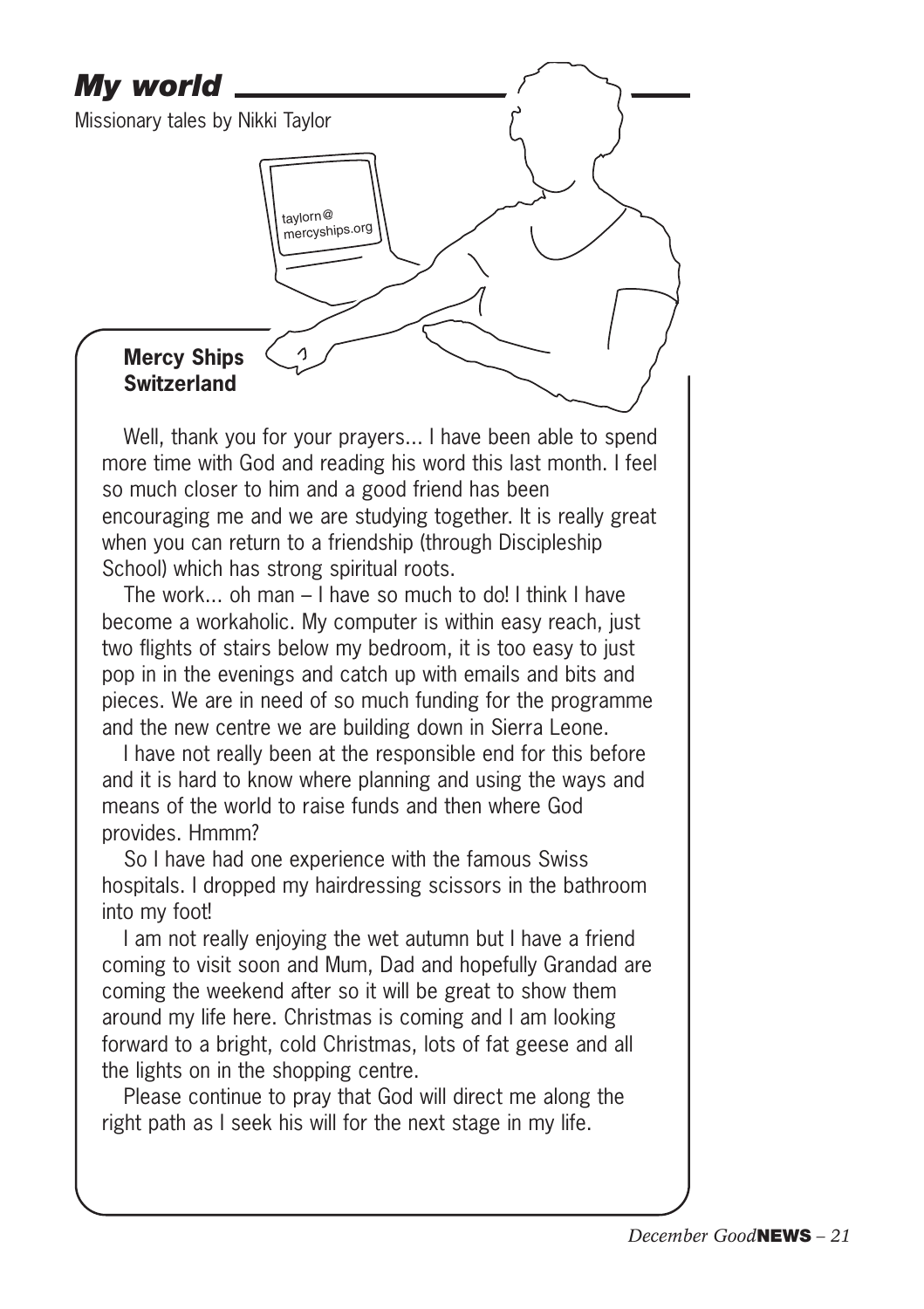### *Church secretary's Annual Report*

**It is the church secretary's pleasure and privilege to summarise all that has gone on within the life of the church at the annual church members' meeting, which takes place in November each year. Here it is in written form; Ron Goodenough takes us through a year in the life of Lindfield URC...**

It has been great to be able to look back and praise God for the way that he led us to call Colin Bones as our minister together with Balcombe URC. I was able to report last year that one possibility of filling the vacancy was pending. It was only just a few days after our 2002 AGM. when the Elders were able to interview Colin and invite him, with Catherine, to spend a weekend with us and 'preach with a view'. This took place on the 7th & 8th December. There then followed an Elders' Meeting on the 11th December and a Special Joint Church Meeting with Balcombe the following evening when there was overwhelming enthusiasm for a call to be issued. This was quickly accepted by Colin. The Induction was held on Saturday 12th July when the church was packed and there was a real atmosphere of celebration and anticipation.

Several months were then taken up with preparation for Colin and his family to arrive with a great deal of work being carried out on Ryecroft in modernising, refitting and decorating. Much of this was carried out by our own members and we are extremely grateful to all those involved and for the way that this project was taken on.

It is also encouraging that the Evangelical Free Church has called a new pastor and All Saints now have

an extra Curate. We continue with our desire to work together where possible and this year enjoyed United Lent Groups hosted here and taking the theme 'Jesus in the Old Testament – Promise to Fulfillment'. There is the possibility of a series of joint meetings in Holy Week next year.

Up until the end of July we were grateful for the services of Mike Gardiner as Pastoral Assistant. We have acknowledged before that the Lord's timing in this was perfect. Not only did Mike visit and support many people at a pastoral level but conducted a large number of funerals and I personally am very grateful for his support and encouragement.

Earlier in the year Mark Turner stood down from the Eldership. Dennis Rowell completes his three year term and felt it right not to allow his name to go forward again. He has been an Elder since 1986 and again we thank him for his input into the life of the Fellowship in this and other areas.

During the year our membership has dropped from 185 to 181, six new members have been welcomed, four by profession of faith and two by transfer. Sadly ten of our members have died, many of whom had devoted their lives to serving the Lord either in this church or others previously. We honour them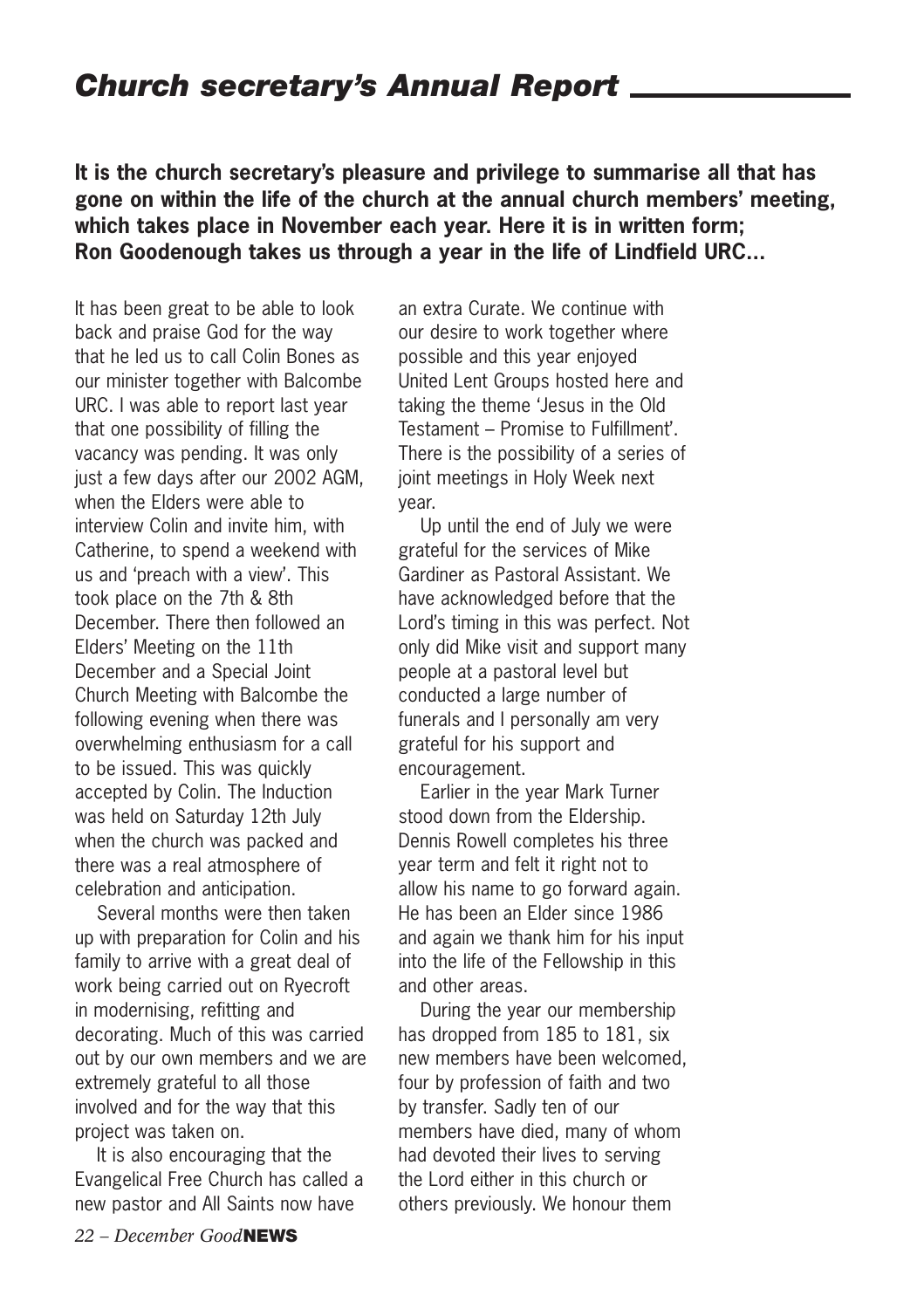and miss them.

In addition to our members there are many who worship regularly with us and it would be good to encourage more to consider and take up the offer and indeed the responsibility of full membership. Maybe we should be more proactive as individuals in encouraging this.

Our Sunday services continue to be well attended with both the 9.30 and 11 o'clock being comfortably full and it was also good to see almost 50 at our 6.30 service last Sunday.

We also praise God for his material provision in enabling us to maintain a healthy set of accounts and at the same time to be able to give outside of the church to World Mission. Our total Mission Giving this year is likely to increase yet again and be around £20,000. On the Mission front we have held suppers with speakers from Release International and WorldShare. We also organised, in–house, our service on Persecuted Church Sunday last November. This week we were able to dispatch 190 shoeboxes to Samaritan's Purse for their Operation Christmas Child Project.

Another initiative has been a regular monthly Traidcraft Stall, which has proved to be a success. I can recommend the chocolate!!

It was good to see the church filled over the Christmas period last year. Services were well attended, particularly Christmas Morning. The concert incorporating John Peterson's 'Night of Miracles' was very much appreciated and our

gratitude to all those who took part. The Lindfield Village Festival Night saw many people coming on to the premises for refreshments and to enjoy the music and programme organised. The month of December is a valuable time to reach people who do not have any on–going contact with the Christian Gospel.

During the year we have received recognition from outside sources that are worth a mention; the Mid Sussex (South) Access Group was very impressed with our premises with good accessibility to the disabled and we were presented with their "We Care" Award. Secondly, our GoodNEWS magazine was entered for the 2003 Parish Magazine Awards, a nationwide competition. From over 500 entries we were judged 12th in the Best Overall category, this included a 9th place for the Best Editor category. Well done and our thanks to all those involved.

Turning to the regular activities that take place in the Church I have received reports from various leaders and summarise these as follows:

Youth and Children's Work. Stepping Stones is still very popular with over 30 children currently on the register – average attendance is around 24 each week and there are 9 on the waiting list. There is some confusion at the present time in the group with three sets of identical twins and another two sets on the waiting list. There have been opportunities for personal witness recently and it is hoped that some of the parents and carers can be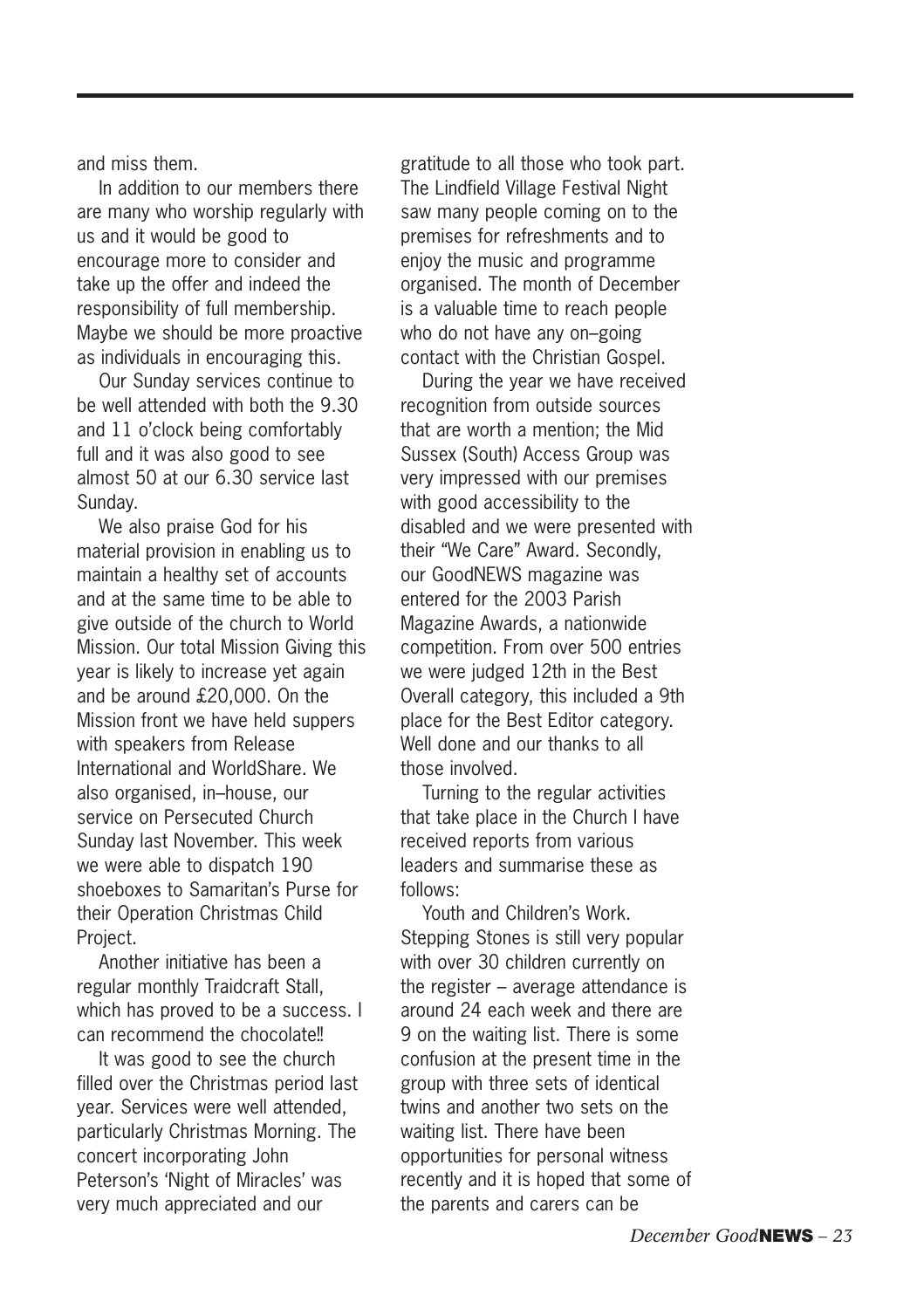encouraged to do a daytime Alpha Course in the New Year. Gratitude is expressed to all the team involved who I understand feel as if they have done a workout in the gym by the end of each morning!

There are 48 names registered in Junior Church with an average attendance each week of around 30. Recently changes have been made in some of the age bands to spread the numbers between the groups more evenly but it is not easy where, for instance, one group is top heavy with boys – which presents a challenge in itself. There is always a need for more help; many of the teachers are committed to other aspects of church life.

Carpe Diem has been a small group this year, which is a disappointment, but it is hoped that the changes in the age range will help to re–vitalise it. The sessions normally include activities and refreshments to encourage a more relaxed atmosphere. The leaders have been encouraged by the enthusiasm of the core group with a deeper understanding of Bible passages and a growth in confidence to pray.

The age limit for the 14+ Group has been slightly reduced and it is hoped that numbers will increase with the new format and time where the young people come to the first part of the evening service and then leave for their own session. The first session last Sunday was, I understand, encouraging. Some of the older members of the group left in the summer for university, which will change the character of the

group somewhat. Those who left are still in touch and are doing well.

Both groups joined forces for a residential weekend at West Watch in September. It proved to be a good bridge building event – helping the young people to move on spiritually and the younger ones on and into the 14+ Group. The theme for the weekend was 'Knowing Me, Knowing You' and encouraged the young people to get to know each other better and develop a relationship with the Lord.

At the end of last year Terry Ward retired from his position as Boys' Brigade Captain, which he had held for 18 years over and above his time as an officer. Our appreciation to Terry has already been expressed but we need to put it on record in this particular report. In July, Geoffrey Cocksedge took over as Captain and we are grateful to him for stepping into this role. All sections of the BB are adequately staffed but we should not be complacent about this. There is a weekly attendance of between 35 and 40 boys but during the year the leadership have experienced some difficult disciplinary problems, which have reduced the effectiveness of the work. There have, however been some encouragements, Jim Johnson was awarded the Ernest Beal VC Watch by the Brighton Battalion, which is a high honour. Three other young men, long standing members of the BB have been helped to Christian faith.

After a year's break Sam Hoare–Ward has returned to lead the Girls' Brigade and we appreciate her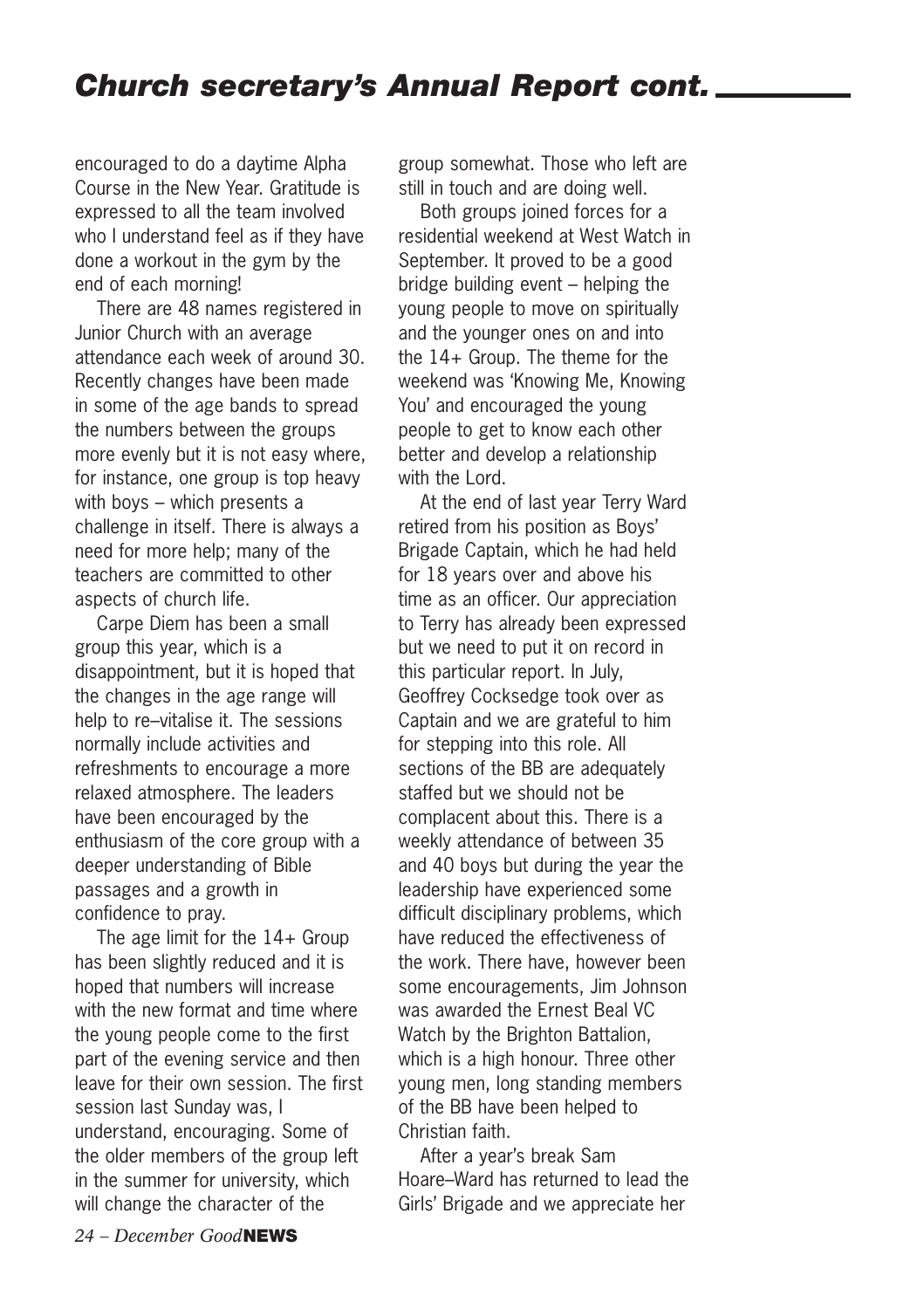commitment for this work. There are still almost 30 girls attending regularly and it is encouraging that three of the older girls still continue to come, having left school. One Brigader attended the Young Leaders Training Course in October. A number of ladies give their time to help at GB but there will be a need for another trained officer in the not too distant future if the Brigade is to continue.

Child Protection continues to be a high priority. We have adopted guidance from the church nationally in the past twelve months and seventy–seven registration forms have been issued which request two personal references and a willingness for us to initiate a Criminal Records Bureau check. Some checks have already been made. It is worth noting that in one or two places (not Lindfield) checks have revealed causes for concern, demonstrating the value of the process.

We need to continue to surround all of our youth and children's activities with prayer as this work is vital in bringing the gospel to a generation who would otherwise not hear and have the opportunity to follow Jesus.

The two teams catering for the Lunch Fellowships continue to provide a total of around 80 meals each month, giving the opportunity for fellowship and a chat. Numbers remain high and introductions are often by word of mouth. The aim is friendship evangelism with one–to–one conversations and a short talk after each meal. Sadly a

number of regular members of these lunch fellowships have died during the year and others have become increasingly frail. The annual outing by coach was to Denmans Gardens near Fontwell followed by cream teas, which were enjoyed by all. It's no mean feat to organise and take a group like this on a coach outing. Extra help is always appreciated and there is an increasing need for transport.

The Fellowship continues to attract between 35 and 40 to its monthly meetings with speakers giving talks on a wide variety of subjects including Christian Broadcasting, the RNLI, Bluebell Railway and Hedge Laying. The annual Charity Lunch this year raised funds for Compton House.

Ladies' In Touch continues to provide an informal setting for meeting together with a varied programme and the opportunity to invite non–Christian friends to some of the events. As with all successful groups food was included in the programme, a dinner followed a short walk in Cuckfield in the summer. Up to 30 ladies meet each month and it was encouraging that 35 attended a day at Ashburnham in May led by Jennifer Rees–Larcombe. A further 20 have booked for another day later this month.

The Concourse continues to be open for individuals to come and pray and talk if they wish and we are grateful to those on the team who make this facility available.

Pop–In on Thursday mornings continues to attract good numbers who come for coffee, biscuits and a chat.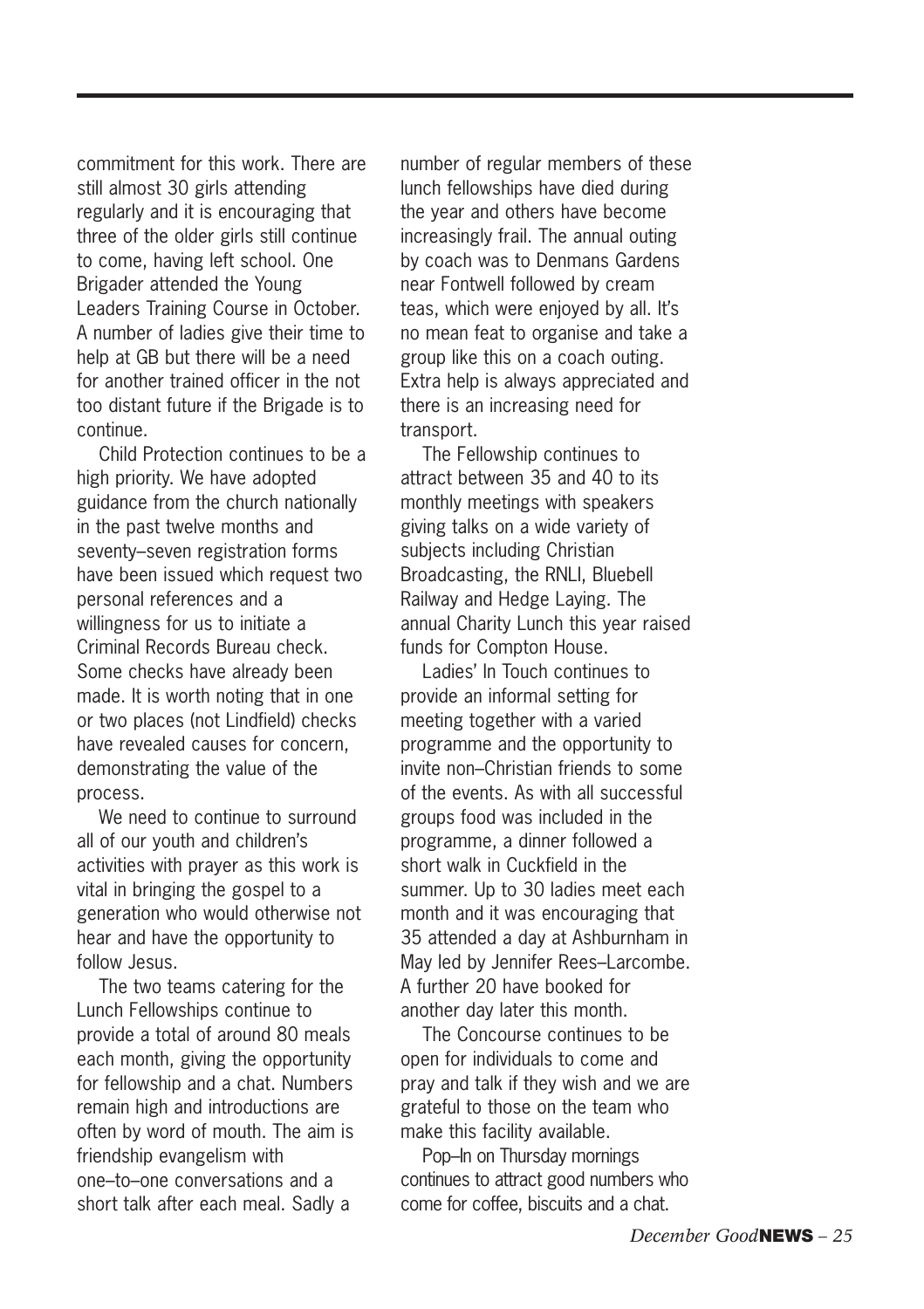There is much activity in the church which is evidenced by what I have just summarised but there is also much going behind the scenes which is seldom noticed. The church is the body of Christ and when one part struggles and hurts every other part should too. Our Pastoral Group is kept busy seeking to ensure that people's needs are being met and we are grateful to them for their dedication in this vital aspect of church life. But there are many who, on a personal level, take initiative and get alongside and support those who need encouragement and help. You are appreciated.

So what of the future? Well, the format of the House Groups has slightly changed and they are studying a series on 'Witnessing'. Already there is a heightened awareness of our responsibility to be witnesses. We need to be looking for those opportunities to share the Good News of Jesus and to have a bigger heart to reach out to those outside the walls of our church building. We need to be engaging with people where they are. We need to ensure that all of our activities have two equally important goals; to introduce people to Jesus and encourage growth in our Christian lives. Everything we do must be surrounded and supported by prayer, Ephesians 6: 18 commands us to pray in the Spirit on all occasions with all kinds of prayers and requests. Prayer also goes with being alert and awake to the work of the enemy who would seek to come amongst us, undermine our unity and frustrate the work of

*26 – December Good***NEWS**

God. Let's be on our guard.

The Elders are meeting for an extended time together for prayer and reflection on Sunday 23rd November. It is hoped that we can finalise the Mission Statement for adoption by the church, to look at priorities and begin to draw together some thoughts for the future. The feedback from our July Church Meeting will be incorporated in our deliberations.

I have expressed appreciation before, but I am grateful to all those who have supported me and the eldership with prayer and words, even letters of encouragement, throughout another year. I'm sure we don't always get things right but we do want to serve the church and the Lord in a way that honours him.

Let's press on, keeping our eyes fixed on Jesus and being open to where the Holy Spirit wants to lead us for another year.

*Ron Goodenough* 13th November 2003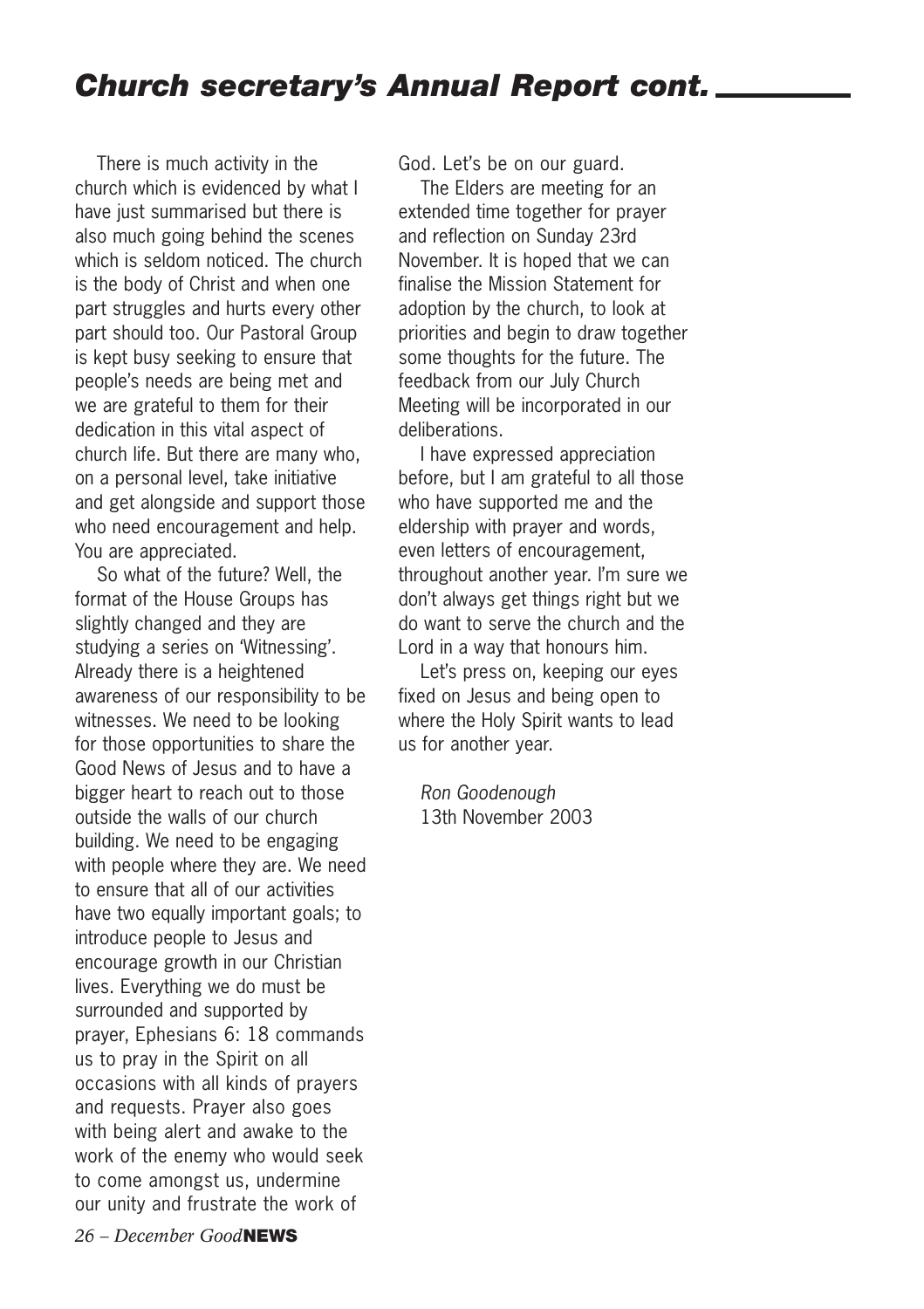# **"Help!"**

#### **Are you in need of RAPID RESPONSE PRAYER for a MAJOR INCIDENT in your life, or that of family or friends?**

Call on the church PRAYER CHAIN by ringing the minister (487607) or, in his absence, Mary Comber (482641) or Carol Walters (457938), who will alert members to pray for your needs, and who will keep in touch over the changing situation.

In less urgent cases use the PRAYER BOOK in the Concourse (for daily prayer Monday to Saturday), updating as necessary. Alternatively, contact Norna Derham for prayers to be included in the regular Monday and Wednesday Prayer Meetings, or Mike Gardiner for the Friday Prayer Meetings.

Remember PRAYER is the POWER SOURCE of the church. YOU are encouraged to keep this topped up in YOUR PRIVATE PRAYERS as well as THE REGULAR PRAYER MEETINGS listed in the back of this magazine or the weekly notice sheet.

Without regular and sustained prayer support our church will die!

#### **James Chapter 5, verses 13 – 16 ("The Message")**

*Are you hurting? Pray. Do you feel great? Sing. Are you* " *sick? Call the Church leaders together to pray and anoint you with oil in the name of the Master. Believing prayer will heal you, and Jesus will put you on your feet. And if you've sinned, you'll be forgiven – healed inside and out.*

*Make this your common practice; confess your sins to each other and pray for each other so that you can live together whole and healed. The prayer of a person living right with God is something powerful to be reckoned with.* "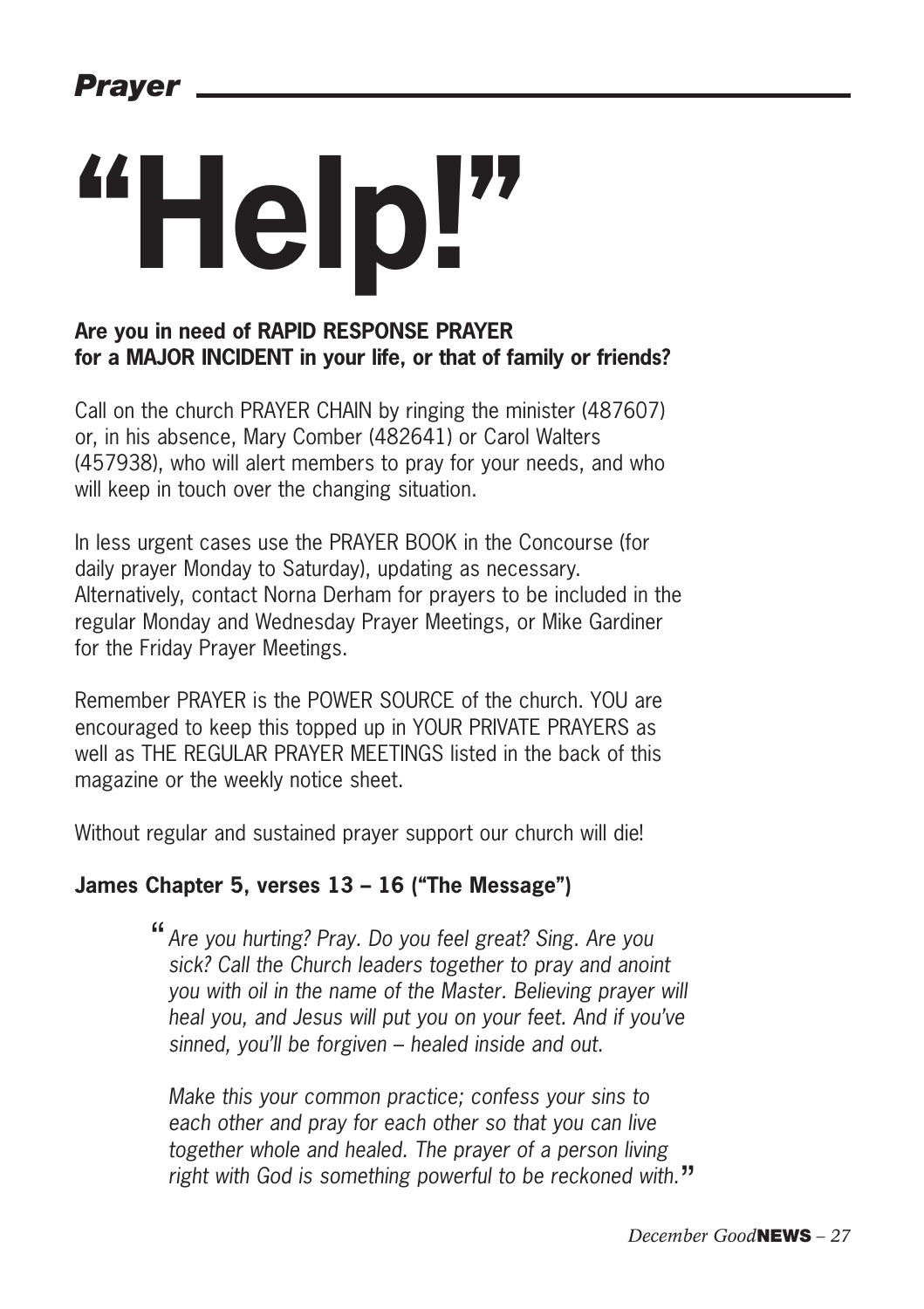## *The back pages*

# **Conversations**

- A: I'm beginning to hate Christmas! Always family problems, presents and cards you've forgotten to send...
- **B:** Er, yes, I suppose it can be trying. *[to self: Should I have reminded them about Bethlehem?]*



- **C:** If I go to church and the Vicar says "Let us confess our sins", I can't think of anything I've done wrong.
- **D:** Perhaps there are things you haven't done or said, which God wanted you to do.
- **E:** I went to a service at the Crematorium didn't know the neighbour well. They had two well known hymns, but nobody sang, so I didn't!
- **F:** But you sing well sometimes God wants you to give a lead.
- **G:** I don't know why some of these people come to a Horticultural Show. They never exhibit or take part.
- **H:** Perhaps they just want to get out, away from their four walls to see people. I heard one lady say "God has given us such lovely fruit and flowers – I wish I could grow them".
- **G:** Perhaps I should go to see her?

*Herbert Fisher*

# **Evangelism is…**

- **– A journey with a friend, not a confrontation with a stranger.**
- **One beggar telling another beggar where to get bread.**
- **– Loving your neighbour until he/she asks why, then speaking of Jesus.**
- **– God reaching out in Jesus to those who don't yet recognise His love.**
- **– Doing things for others without an ulterior motive.**
- **– Unconditional love.**

Seen by *John Barling* on the noticeboard of the oldest surviving place of Methodist worship in the world, in the village of Hawkshead, Cumbria.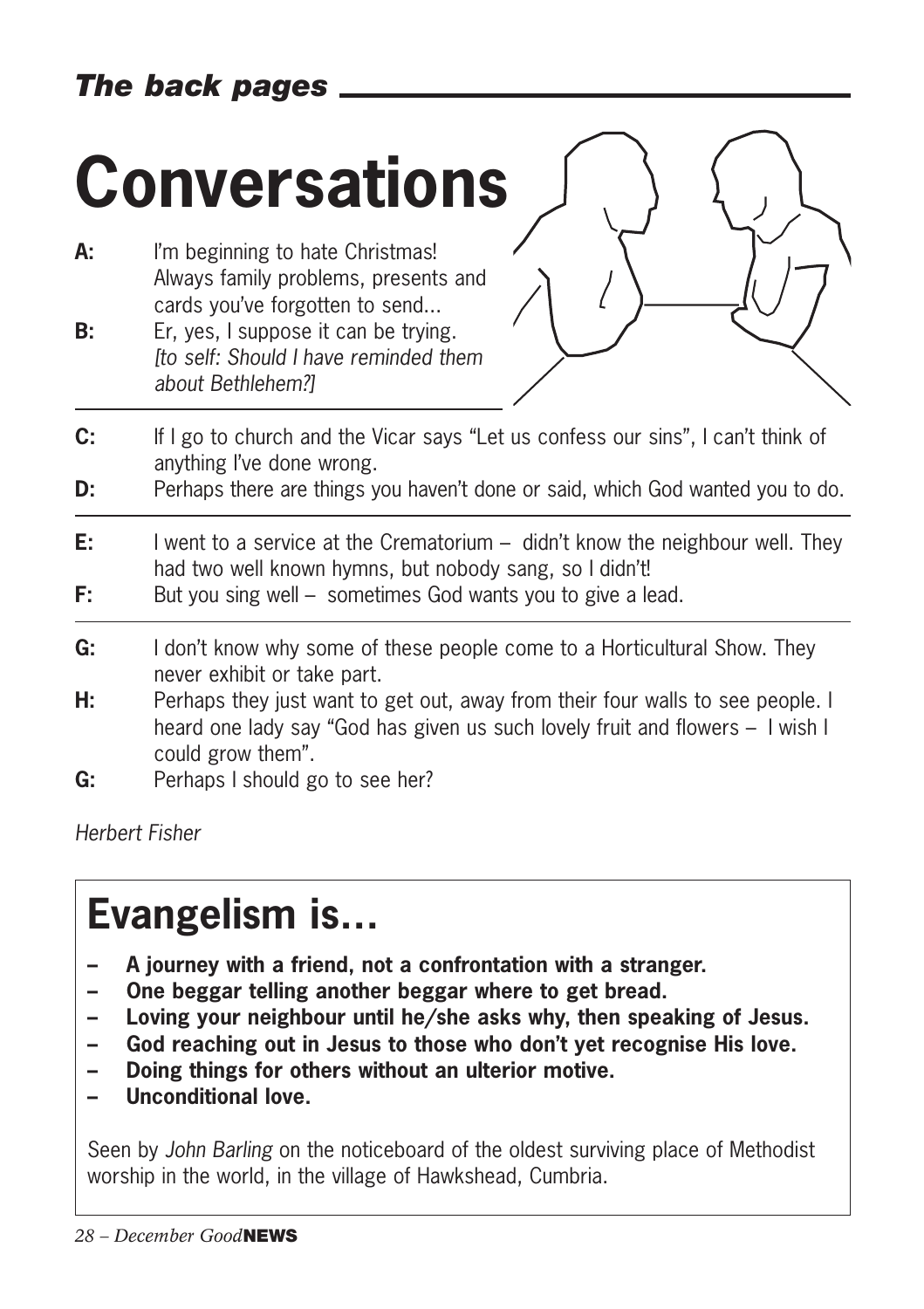**We are part of a wider family – the United Reformed Church, its Southern Synod and its Sussex East District Council. Now you may feel 'Grandfather' is a bit out–of–touch and you cannot stand 'Aunt Maud', but like it or not, they belong!**

**Here Michael Davies brings us some snippets from the most recent District Council Meeting.**

- Our long–time member and regular preacher, Dr Graham Campling, has been elected synod clerk of the Southern Province. He will succeed Christine Meekison, clerk since 1990, who retired in March. He will be one of the senior officers of the Synod, working with the moderator – big job.
- Hassocks URC, after a long vacancy, will be welcoming a new minister when the Rev Bryan Shirley is inducted there on 6th December. Bryan comes from Salisbury. He will be half time at Hassocks, the other half of his time will be as synod ecumenical officer.
- Last year the Sussex East District Outreach Group organised a series of Mission Workshops "Mobilising for Mission", attended by some 80 people representing most churches. In 2004 another series of three Workshops will take place on "Preparing for Outreach". These will be run on Saturday mornings in the Spring (one hopefully at Lindfield). Watch out for the dates.
- Many denominations are facing a shortage of resources of personnel and finance, not least the Methodist Church. It makes sense to work together and to share, whenever that is practicable. On the morning of Saturday, 22nd May, ministers and two lay representatives from all Methodist and United Reformed Churches in this part of Sussex will meet for a brainstorming session on "Working Together" at Burgess Hill URC.

*Michael Davies*

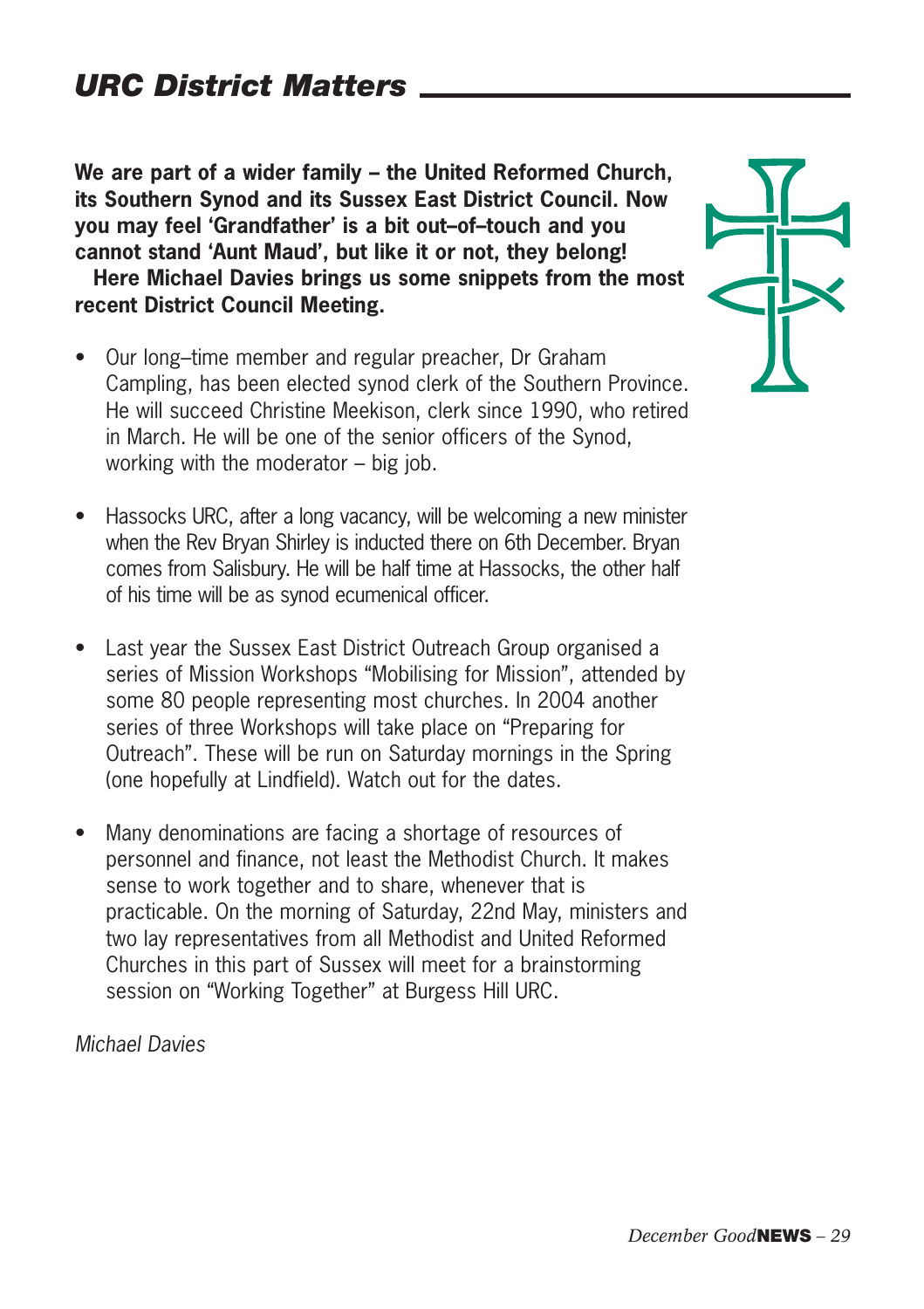

# The United Reformed Church Southern Province Synod

Synod Office . East Croydon URC . Addiscombe Grove . Croydon CRO 5LP Telephone: 020 8688 3730 Fax No: 020 8688 2698

Moderator: Synod Clerk: **Synod Treasurer:**  The Revd Nigel P Uden BA, Synod Office Mrs C P Meekison DCS, Synod Office Mr B West, 10 Redwood Drive, Haywards Heath RH16 4ER.

moderator@urcsouthern.org.uk synodclerk@urcsouthern.org.uk Telephone: 01444 451422

New Email Address: moderator@urcsouthern.org.uk

Christmas Letter 2003 to all churches in Southern Province

#### Daw Fiends

This has been the Wesleys' year. John's three hundredth birthday has seen great celebrations of Methodism's father. And on the back of that we have sung countless hymns by his brother Charles. Amongst the best is a Christmas carol, rich in both poetry and theology. The younger Wesley sums up the birth of Jesus as: 'the incarnate Deity, our God, contracted to a span, incomprehensibly made  $man.'(1)$ 

That's the Christmas Gospel: that the 'source guide and goal of all that is' (2) embraces 'the dust and joy of human life' (3). We live in a world where 2.4 billion people do not have clean water and which is too readily at war; a world of personal challenges aplenty. In our generation the Church knows the need of radical evolution but struggles to understand and accept it. In the midst of all of that there is immense value in the annual celebration of the God who is at hand. Jesus is God, not just with us, but also beckoning us out of the half living to which too many of us are captive and offering us 'life in all its fullness' (4). May this Christmas be for you, and the church of which you are a part, an opportunity to celebrate and to proclaim the birth of this Christ, whose self-emptying love mirrored in us can radically change things for the better, and in whom our hope rests.

I would like to close with a tribute to two Synod officers who have served with diligence and distinction and who retire over the next six months. Mr Brian West has been Honorary Treasurer during six years that have required a huge amount of work. He has carried it out with skill, effectiveness and good humour. We could have asked no more of him, and probably ought to have asked considerably less. When she steps down on 31<sup>st</sup> March 2004 Mrs Christine Meekison DCS will have been Synod Clerk and Trust Secretary for fourteen years. She too has 'spent and been spent' in this role, to which she has brought enthusiasm, determination and efficiency. Throughout the Province there are renewed church buildings and manses that will be a lasting tribute to Christine's ministry amongst us. We owe both Christine and Brian an immense debt of gratitude, and in thanking them wish them well for whatever 'retirement' holds.

**Christmas Greetings** den, Moderator

(1) REJOICE AND SING 190, (2) ROMANS 11.36 (NEB), (3) REJOICE AND SING 533, (4) JOHN 10.10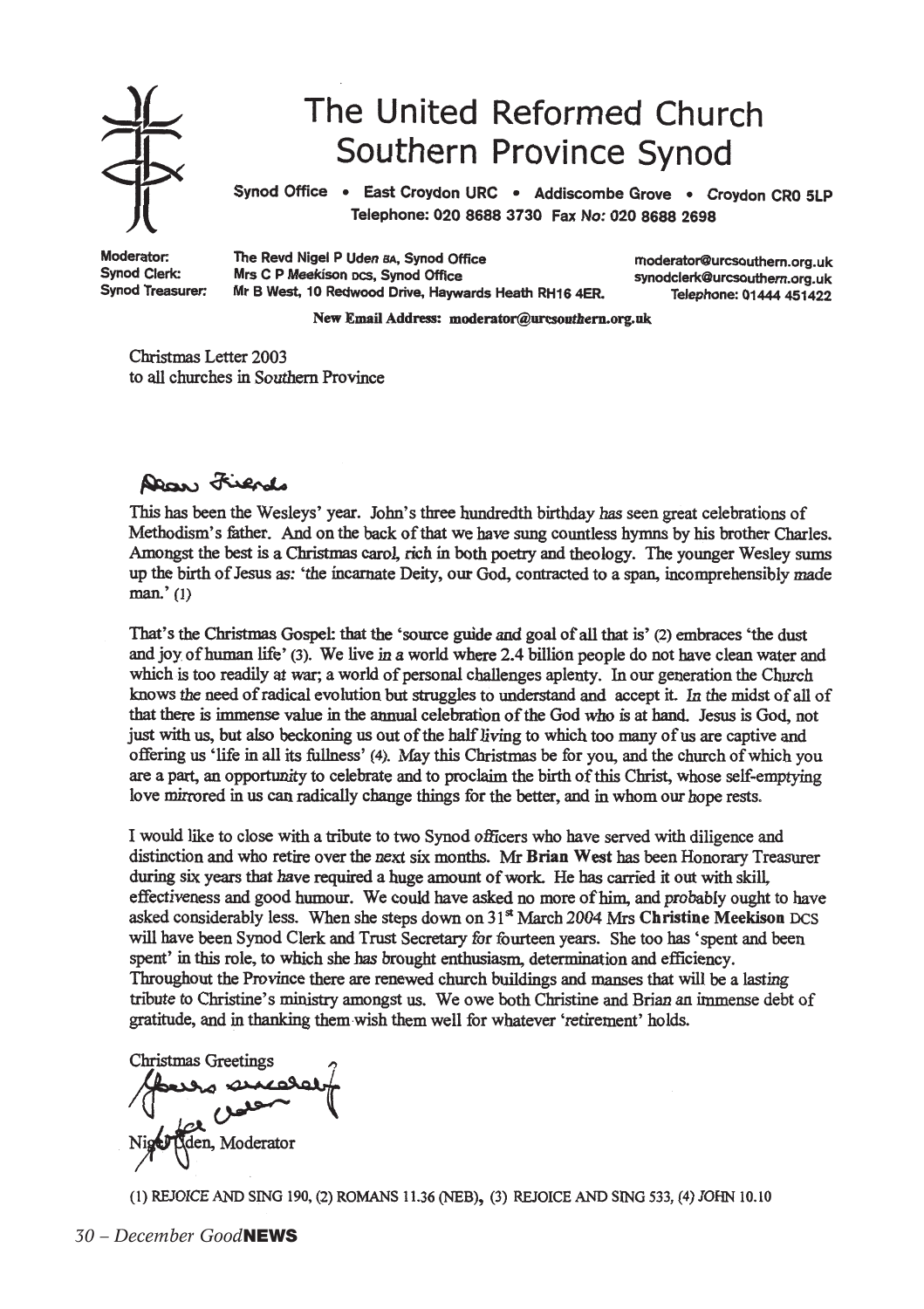## *The back pages*

# New start with 2004 mag copydates

In an effort to help contributors know when the GoodNEWS magazine copydates are, we have decided to simplify the system.

Thus far, the copydate has always moved according to the publication date. However for 2004 copydate will **always be** the **12th day of the month at 5.0pm**. Publication date will **always be** the **last Sunday** of the month.

We hope this makes things clearer, and helps ensure your copy gets in to the right edition on time. Let me know how it goes, and keep 'em coming! *David Tingley*, editor

|            | Copydate                | <b>Publication</b> |
|------------|-------------------------|--------------------|
| Jan 04     | Sun 7th Dec 28th Dec    |                    |
| Feb 04     | Mon 12th Jan 25th Jan   |                    |
| Mar 04     | Thur 12th Feb 29th Feb  |                    |
| Apr 04     | Fri 12th Mar - 28th Mar |                    |
| May 04     | Mon 12th Apr 25th Apr   |                    |
| Jun 04     | Wed 12th May 30th May   |                    |
| Jul/Aug 04 | Sat 12th Jun 27th Jun   |                    |
| Sept 04    | Thur 12th Aug 29th Aug  |                    |
| Oct 04     | Sun 12th Sept 26th Sept |                    |
| Nov 04     | Tue 12th Oct 31st Oct   |                    |
| Dec 04     | Fri 12th Nov 28th Nov   |                    |
|            |                         |                    |

Don't forget you now have until 5pm on the copydate, and that postal contributions can also be made to the church address.

Sanboer  $\chi$ zng sem utuow as soon as possible, thanks.<br>Sult thanks.



hanging and shelf arrangements. These can be done at home, then brought to the church by the morning of Thursday 18th December.

If you have any holly or evergreens, these would be much appreciated.

Please let me know if you would be able to undertake an arrangement.

*Betty Billins*

PS: **URGENT**: If anyone has any greenery I could have for general use in the church flower arrangements – please let me know